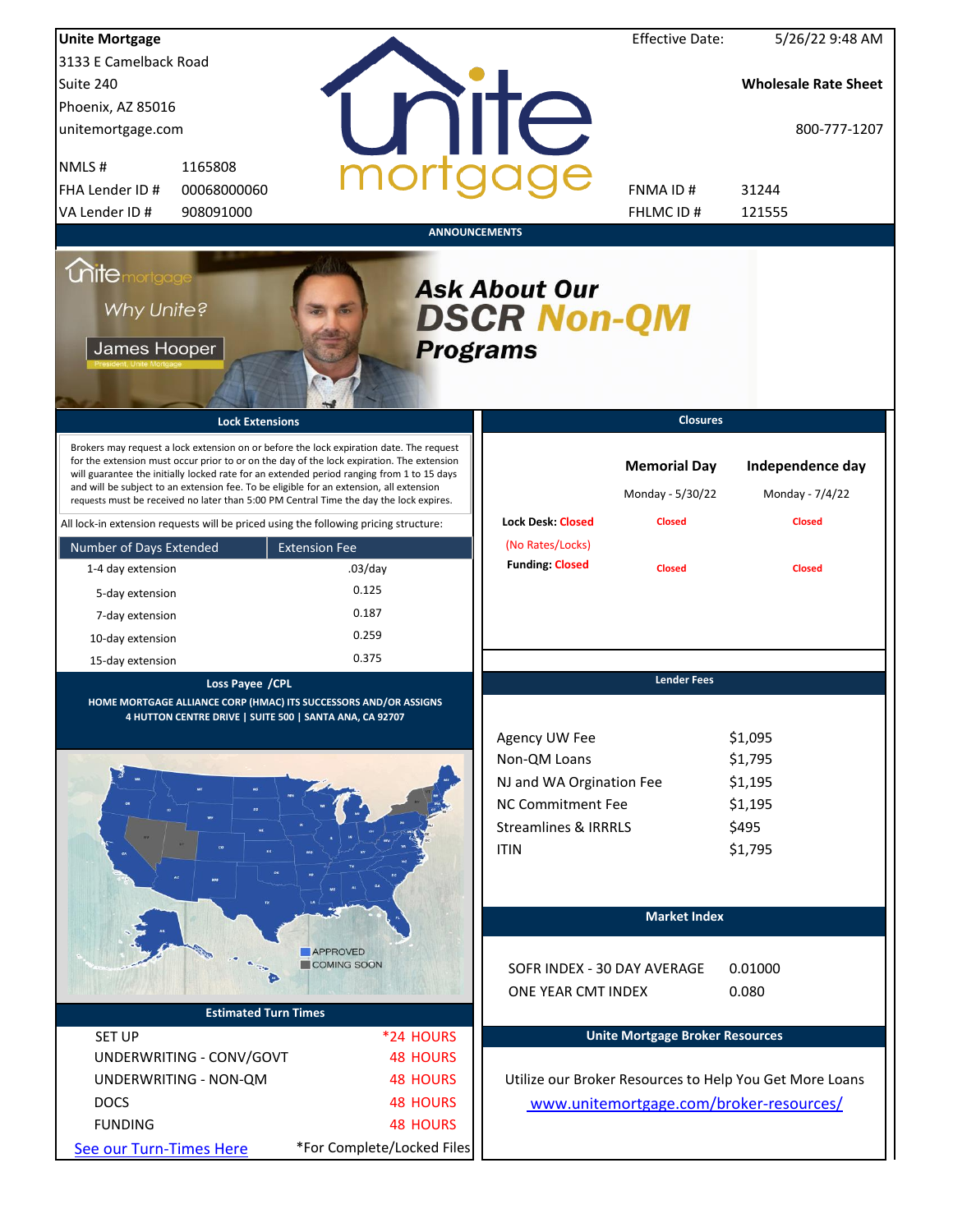

#### **Rates are subject to change without prior notice Not for Public View • For Professional Use Only Lock Desk**

Price Change Effective: 9:00 AM PST

**30 DAY PRICING PRICING ADJUSTMENTS**

[locks@unitemtg](mailto:locks@unitemtg.com).com File Update: 26-May-2022 8:35 AM Effective Date: 26-May-2022 Lock Hours: 9:00 A.M. - 3:00 P.M. PST

## **INVESTOR PRIME**

| <b>30 DAY PRICING</b> |                |                 |  |  |  |  |
|-----------------------|----------------|-----------------|--|--|--|--|
| <b>RATE</b>           | <b>5/6 ARM</b> | <b>30YR FIX</b> |  |  |  |  |
| 8.500                 | 103.2500       | 103.0000        |  |  |  |  |
| 8.375                 | 103.1250       | 102.8750        |  |  |  |  |
| 8.250                 | 103.0000       | 102.7500        |  |  |  |  |
| 8.125                 | 102.8750       | 102.6250        |  |  |  |  |
| 8.000                 | 102.7500       | 102.5000        |  |  |  |  |
| 7.875                 | 102.6250       | 102.3750        |  |  |  |  |
| 7.750                 | 102.5000       | 102.2500        |  |  |  |  |
| 7.625                 | 102.3750       | 102.1250        |  |  |  |  |
| 7.500                 | 102.2500       | 102.0000        |  |  |  |  |
| 7.375                 | 102.1250       | 101.8750        |  |  |  |  |
| 7.250                 | 102.0000       | 101.7500        |  |  |  |  |
| 7.125                 | 101.8750       | 101.6250        |  |  |  |  |
| 7.000                 | 101.7500       | 101.5000        |  |  |  |  |
| 6.875                 | 101.6250       | 101.3750        |  |  |  |  |
| 6.750                 | 101.3750       | 101.1250        |  |  |  |  |
| 6.625                 | 101.1250       | 100.8750        |  |  |  |  |
| 6.500                 | 100.8750       | 100.6250        |  |  |  |  |
| 6.375                 | 100.6250       | 100.3750        |  |  |  |  |
| 6.250                 | 100.2500       | 100,0000        |  |  |  |  |
| 6.125                 | 99.8750        | 99.6250         |  |  |  |  |
| 6.000                 | 99.3750        | 99.1250         |  |  |  |  |
| 5.875                 | 98.8750        | 98.6250         |  |  |  |  |
|                       |                |                 |  |  |  |  |

| MAX PRICING (Lower of Price or Premium) |                   |  |  |  |  |
|-----------------------------------------|-------------------|--|--|--|--|
| No Prepay - Hard                        | 98 7500           |  |  |  |  |
| 1yr Prepay - Hard                       | 99 8750           |  |  |  |  |
| 2yr Prepay - Hard                       | 100 1250          |  |  |  |  |
| 3yr Prepay - Hard                       | 100 3750          |  |  |  |  |
| 4yr Prepay - Hard                       | 100 6250          |  |  |  |  |
| 5yr Prepay - Hard                       | 100.8750          |  |  |  |  |
|                                         |                   |  |  |  |  |
|                                         | <b>ARM MARGIN</b> |  |  |  |  |
| 5.000                                   | SOFR              |  |  |  |  |
|                                         |                   |  |  |  |  |
| <b>LOCK FEES</b>                        |                   |  |  |  |  |

| Relock Fee:             | 250     |
|-------------------------|---------|
| Extension Fee Per Diem: | 030     |
| <b>Extension Max:</b>   | 15 Days |

| 8.500             | <b>5/6 ARM</b>                          | 30YR FIX |                                 |                           |          |          |          | LTV      |          |          |                            |
|-------------------|-----------------------------------------|----------|---------------------------------|---------------------------|----------|----------|----------|----------|----------|----------|----------------------------|
|                   | 103.2500                                | 103.0000 | Documentation                   | <b>Credit Score</b>       | 00.01-50 | 50.01-55 | 55.01-60 | 60.01-65 | 65.01-70 | 70.01-75 | 75.01-80                   |
|                   |                                         |          |                                 |                           |          |          |          |          |          |          |                            |
| 8.375             | 103.1250                                | 102.8750 |                                 | $\geq 780$                | (0.250)  | (0.375)  | (0.500)  | (0.625)  | (0.875)  | (1.125)  | (1.750)                    |
| 8.250             | 103.0000                                | 102.7500 |                                 | 760 - 779                 | (0.375)  | (0.375)  | (0.625)  | (0.875)  | (1.000)  | (1.375)  | (2.000)                    |
| 8.125             | 102.8750                                | 102.6250 |                                 | 740 - 759                 | (0.375)  | (0.500)  | (0.750)  | (1.000)  | (1.250)  | (1.625)  | (2.250)                    |
|                   |                                         |          |                                 |                           |          |          |          |          |          |          |                            |
| 8.000             | 102.7500                                | 102.5000 |                                 | 720 - 739                 | (0.500)  | (0.625)  | (0.875)  | (1.125)  | (1.500)  | (2.000)  | (2.750)                    |
| 7.875             | 102.6250                                | 102.3750 | <b>DSCR</b>                     | 700 - 719                 | (0.625)  | (0.750)  | (1.000)  | (1.375)  | (1.875)  | (2.500)  | (3.500)                    |
| 7.750             | 102.5000                                | 102.2500 |                                 | 680 - 699                 | (0.875)  | (1.000)  | (1.250)  | (1.750)  | (2.250)  | (3.000)  | (3.875)                    |
|                   |                                         |          |                                 |                           |          |          |          |          |          |          |                            |
| 7.625             | 102.3750                                | 102.1250 |                                 | $660 - 679$               | (1.375)  | (1.500)  | (1.625)  | (2.250)  | (3.125)  | (3.750)  | (4.500)                    |
| 7.500             | 102.2500                                | 102.0000 |                                 | $640 - 659$               | (1.875)  | (2.000)  | (2.125)  | (2.750)  | (3.625)  | (4.750)  | #N/A                       |
| 7.375             | 102.1250                                | 101.8750 |                                 | 620 - 639                 | (2.375)  | (2.500)  | (2.625)  | (3.250)  | (4.125)  | #N/A     | #N/A                       |
|                   |                                         |          |                                 |                           |          |          |          |          |          |          |                            |
| 7.250             | 102.0000                                | 101.7500 |                                 | $\geq 780$                | (0.125)  | (0.250)  | (0.250)  | (0.375)  | (0.500)  | (0.625)  | (0.875)                    |
| 7.125             | 101.8750                                | 101.6250 |                                 | 760 - 779                 | (0.250)  | (0.250)  | (0.250)  | (0.500)  | (0.625)  | (0.750)  | (1.125)                    |
| 7.000             | 101.7500                                | 101.5000 |                                 | 740 - 759                 | (0.250)  | (0.250)  | (0.250)  | (0.625)  | (0.750)  | (1.000)  | (1.375)                    |
|                   |                                         |          |                                 |                           |          |          |          |          |          |          |                            |
| 6.875             | 101.6250                                | 101.3750 |                                 | 720 - 739                 | (0.250)  | (0.375)  | (0.375)  | (0.750)  | (0.875)  | (1.125)  | (1.625)                    |
| 6.750             | 101.3750                                | 101.1250 | Bank Statements (12 & 24)       | 700 - 719                 | (0.375)  | (0.375)  | (0.625)  | (0.875)  | (1.125)  | (1.500)  | (2.000)                    |
| 6.625             | 101.1250                                | 100.8750 |                                 | 680 - 699                 | (0.375)  | (0.500)  | (0.750)  | (1.000)  | (1.375)  | (1.750)  | (2.500)                    |
|                   |                                         |          |                                 |                           |          |          |          |          |          |          |                            |
| 6.500             | 100.8750                                | 100.6250 |                                 | $660 - 679$               | (0.500)  | (0.750)  | (1.000)  | (1.500)  | (2.250)  | (2.750)  | (3.500)                    |
| 6.375             | 100.6250                                | 100.3750 |                                 | $640 - 659$               | (0.750)  | (1.000)  | (1.250)  | (1.750)  | (2.500)  | (3.125)  | $\# \mathbb{N}/\mathbb{A}$ |
| 6.250             | 100.2500                                | 100.0000 |                                 | 620 - 639                 | (1.250)  | (1.500)  | (1.750)  | (2.250)  | (3.000)  | #N/A     | #N/A                       |
|                   |                                         |          |                                 |                           |          |          |          |          |          |          |                            |
| 6.125             | 99.8750                                 | 99.6250  |                                 | $\geq 780$                | (0.125)  | (0.250)  | (0.250)  | (0.625)  | (0.875)  | (1.125)  | #N/A                       |
| 6.000             | 99.3750                                 | 99.1250  |                                 | 760 - 779                 | (0.125)  | (0.250)  | (0.375)  | (0.750)  | (1.000)  | (1.375)  | #N/A                       |
| 5.875             | 98.8750                                 | 98.6250  |                                 | 740 - 759                 | (0.250)  | (0.250)  | (0.500)  | (0.875)  | (1.125)  | (1.625)  | #N/A                       |
|                   |                                         |          |                                 | 720 - 739                 |          |          |          |          |          |          |                            |
|                   |                                         |          |                                 |                           | (0.375)  | (0.500)  | (0.625)  | (1.000)  | (1.500)  | (2.000)  | #N/A                       |
|                   |                                         |          | <b>Asset Depletion</b>          | $700 - 719$               | (0.500)  | (0.625)  | (1.000)  | (1.375)  | (1.875)  | (2.500)  | #N/A                       |
|                   |                                         |          |                                 | 680 - 699                 | (0.625)  | (0.750)  | (1.250)  | (1.750)  | (2.250)  | (3.000)  | #N/A                       |
|                   |                                         |          |                                 | $660 - 679$               | (0.750)  | (1.000)  | (1.500)  | (2.250)  | (3.125)  | #N/A     | #N/A                       |
|                   |                                         |          |                                 |                           |          |          |          |          |          |          |                            |
|                   |                                         |          |                                 | 640 - 659                 | (1.250)  | (1.500)  | (2.000)  | (2.750)  | (3.625)  | $\#N/A$  | #N/A                       |
|                   |                                         |          |                                 | 620 - 639                 | (1.750)  | (2.000)  | (2.500)  | (3.250)  | $\#N/A$  | #N/A     | #N/A                       |
|                   |                                         |          |                                 | $\geq 780$                | (0.625)  | (0.750)  | (0.750)  |          |          |          | #N/A                       |
|                   | MAX PRICING (Lower of Price or Premium) |          |                                 |                           |          |          |          | (1.125)  | (1.375)  | (1.625)  |                            |
| No Prepay - Hard  |                                         | 98.7500  |                                 | 760 - 779                 | (0.625)  | (0.750)  | (0.875)  | (1.250)  | (1.500)  | (1.875)  | $\# \mathbb{N}/\mathbb{A}$ |
| 1yr Prepay - Hard |                                         | 99.8750  |                                 | 740 - 759                 | (0.750)  | (0.750)  | (1.000)  | (1.375)  | (1.625)  | (2.125)  | #N/A                       |
| 2yr Prepay - Hard |                                         | 100.1250 |                                 | 720 - 739                 | (0.875)  | (1.000)  | (1.125)  | (1.500)  | (2.000)  | (2.500)  | #N/A                       |
|                   |                                         |          |                                 |                           |          |          |          |          |          |          |                            |
| 3yr Prepay - Hard |                                         | 100.3750 | <b>P&amp;L</b>                  | 700 - 719                 | (1.000)  | (1.125)  | (1.500)  | (1.875)  | (2.375)  | (3.000)  | #N/A                       |
| 4yr Prepay - Hard |                                         | 100.6250 |                                 | 680 - 699                 | (1.125)  | (1.250)  | (1.750)  | (2.250)  | (2.750)  | (3.500)  | #N/A                       |
| 5yr Prepay - Hard |                                         | 100.8750 |                                 | $660 - 679$               | (1.250)  | (1.500)  | (2.000)  | (2.750)  | (3.625)  | #N/A     | #N/A                       |
|                   |                                         |          |                                 |                           |          |          |          |          |          |          |                            |
|                   |                                         |          |                                 | $640 - 659$               | (1.750)  | (2.000)  | (2.500)  | (3.250)  | (4.125)  | $\#N/A$  | #N/A                       |
|                   | <b>ARM MARGIN</b>                       |          |                                 | $620 - 639$               | (2.250)  | (2.500)  | (3.000)  | (3.750)  | #N/A     | #N/A     | #N/A                       |
|                   | 5.000                                   | SOFR     |                                 | $\geq 780$                | 0.000    | 0.000    | 0.000    | (0.250)  | (0.375)  | (0.375)  | (0.500)                    |
|                   |                                         |          |                                 | 760 - 779                 |          |          |          |          |          |          |                            |
|                   |                                         |          |                                 |                           | 0.000    | 0.000    | 0.000    | (0.250)  | (0.375)  | (0.500)  | (0.625)                    |
|                   | <b>LOCK FEES</b>                        |          |                                 | 740 - 759                 | 0.000    | 0.000    | 0.000    | (0.250)  | (0.375)  | (0.625)  | (0.750)                    |
|                   | Relock Fee                              | .250     |                                 | 720 - 739                 | (0.125)  | (0.125)  | (0.125)  | (0.250)  | (0.500)  | (0.750)  | (1.000)                    |
|                   | Extension Fee Per Diem                  | .030     | <b>Full Doc</b>                 | 700 - 719                 | (0.250)  | (0.250)  | (0.375)  | (0.500)  |          |          | (1.250)                    |
|                   |                                         |          |                                 |                           |          |          |          |          | (0.625)  | (0.875)  |                            |
|                   | <b>Extension Max:</b>                   | 15 Days  |                                 | 680 - 699                 | (0.250)  | (0.250)  | (0.500)  | (0.625)  | (0.750)  | (1.000)  | (1.375)                    |
|                   |                                         |          |                                 | $660 - 679$               | (0.250)  | (0.375)  | (0.500)  | (1.000)  | (1.375)  | (1.625)  | (2.000)                    |
|                   |                                         |          |                                 | $640 - 659$               | (0.375)  | (0.375)  | (0.500)  | (1.250)  | (1.500)  | (1.750)  | #N/A                       |
|                   |                                         |          |                                 | $620 - 639$               |          |          |          |          |          |          |                            |
|                   |                                         |          |                                 |                           | (0.500)  | (0.500)  | (0.500)  | (1.500)  | (1.750)  | (2.000)  | #N/A                       |
|                   |                                         |          |                                 | 5/6 30yr ARM SOFR         | 0.000    | 0.000    | 0.000    | 0.000    | 0.000    | 0.000    | 0.000                      |
|                   |                                         |          |                                 | 7/6 30yr ARM SOFR         | (0.250)  | (0.250)  | (0.250)  | (0.250)  | (0.250)  | (0.250)  | (0.250)                    |
|                   |                                         |          |                                 | 5/6 40yr ARM SOFR         | (0.250)  | (0.250)  | (0.250)  | (0.250)  | (0.250)  | (0.250)  | (0.250)                    |
|                   |                                         |          | Product                         |                           |          |          |          |          |          |          |                            |
|                   |                                         |          |                                 | 7/6 40yr ARM SOFR         | (0.500)  | (0.500)  | (0.500)  | (0.500)  | (0.500)  | (0.500)  | (0.500)                    |
|                   |                                         |          |                                 | 4Uyr Fixea                | (0.250)  | (0.250)  | (0.250)  | (0.250)  | (0.250)  | (0.250)  | (0.250)                    |
|                   |                                         |          |                                 | Interest-Only             | (0.250)  | (0.250)  | (0.375)  | (0.500)  | (0.625)  | (0.750)  | (1.000)                    |
|                   |                                         |          |                                 | 150,000-200k              | (0.500)  | (0.500)  | (0.500)  | (0.500)  | (0.500)  | (0.750)  | (0.750)                    |
|                   |                                         |          |                                 | 200,001-300k              | 0.000    | 0.000    | 0.000    | 0.000    | (0.250)  | (0.250)  | (0.500)                    |
|                   |                                         |          |                                 | 300,001-1.0m              |          |          |          |          |          |          |                            |
|                   |                                         |          |                                 |                           | 0.000    | 0.000    | 0.000    | 0.000    | 0.000    | 0.000    | 0.000                      |
|                   |                                         |          |                                 | 1,000,001-1.5m            | (0.250)  | (0.250)  | (0.250)  | (0.250)  | (0.250)  | (0.250)  | (0.500)                    |
|                   |                                         |          | <b>Loan Amount</b>              | 1,500,001-2.0m            | (0.500)  | (0.500)  | (0.500)  | (0.500)  | (0.500)  | (0.500)  | #N/A                       |
|                   |                                         |          |                                 | 2,000,001-2.5m            | (0.750)  | (0.750)  | (0.750)  | (0.750)  | (0.750)  | (0.750)  | #N/A                       |
|                   |                                         |          |                                 | 2.500.001-3.0m            | (0.750)  | (0.750)  | (0.750)  | (0.750)  | (0.750)  | (0.750)  |                            |
|                   |                                         |          |                                 | 3,000,001-3.5m            | N/A      | N/A      | N/A      | N/A      | N/A      |          | #N/ $\rho$                 |
|                   |                                         |          |                                 | 3,500,001-4.0m            | N/A      | N/A      | N/A      | N/A      |          | #N/A     | #N/A                       |
|                   |                                         |          |                                 |                           |          |          |          |          | N/A      | #N/ $/$  | #N/A                       |
|                   |                                         |          |                                 | $DSCR \geq 1.5$           | 0.250    | 0.250    | 0.250    | 0.250    | 0.250    | 0.250    | 0.250                      |
|                   |                                         |          |                                 | DSCR 1.25-1.49            |          |          |          |          |          |          |                            |
|                   |                                         |          |                                 |                           | 0.250    | 0.250    | 0.250    | 0.250    | 0.250    | 0.250    | 0.250                      |
|                   |                                         |          | <b>DSCR</b>                     | DSCR 1.10-1.24            | 0.000    | 0.000    | 0.000    | 0.000    | 0.000    | 0.000    | 0.000                      |
|                   |                                         |          |                                 | DSCR 1.00-1.09            | (0.250)  | (0.250)  | (0.375)  | (0.375)  | (0.500)  | (0.500)  | (0.750)                    |
|                   |                                         |          |                                 | DSCR 0.75-0.99            | (1.500)  | (1.500)  | (1.625)  | (1.625)  | (1.750)  | (1.750)  | $\#N/2$                    |
|                   |                                         |          |                                 | 43.01-50                  | 0.000    | 0.000    | 0.000    | 0.000    | (0.125)  | (0.125)  | (0.125)                    |
|                   |                                         |          | DTI                             | 50.01-55                  | 0.000    | 0.000    | 0.000    | 0.000    | (0.375)  | (0.375)  | #N.                        |
|                   |                                         |          | <b>Bank Statements</b>          | 12mo Bank Stmt            | (0.125)  | (0.125)  | (0.125)  | (0.250)  | (0.375)  | (0.375)  | (0.375)                    |
|                   |                                         |          | Purpose                         | Cash-Out                  | (0.250)  | (0.375)  | (0.375)  | (0.375)  | (0.500)  | (0.750)  | #N/A                       |
|                   |                                         |          |                                 | Condo-Warrantable         |          |          |          |          |          |          |                            |
|                   |                                         |          |                                 |                           | (0.250)  | (0.250)  | (0.250)  | (0.250)  | (0.500)  | (0.500)  | (0.500)                    |
|                   |                                         |          |                                 | Condo-NonWarrantable      | (0.500)  | (0.500)  | (0.500)  | (0.500)  | (0.750)  | $\#N/I$  | $\#N/\beta$                |
|                   |                                         |          | <b>Property Type</b>            | 2-Unit                    | (0.250)  | (0.250)  | (0.250)  | (0.250)  | (0.500)  | (0.500)  | (0.500)                    |
|                   |                                         |          |                                 | 3-Unit                    | (0.250)  | (0.250)  | (0.250)  | (0.250)  | (0.500)  | (0.500)  | (0.500)                    |
|                   |                                         |          |                                 | 4-Unit                    | (0.250)  | (0.250)  | (0.250)  | (0.250)  | (0.500)  | (0.500)  | (0.500)                    |
|                   |                                         |          |                                 | Modular                   | (1.000)  | (1.000)  | (1.000)  | (1.000)  | (1.000)  | (1.000)  | (1.000)                    |
|                   |                                         |          | Citizenship                     | Foreign Nat'l (DSCR Only) | N/A      | N/A      | N/A      | N/A      | N/A      | N/A      | N/A                        |
|                   |                                         |          |                                 | 1x30x12                   | (0.750)  | (0.750)  | (0.750)  | (0.750)  | (0.750)  | (0.750)  | (0.750)                    |
|                   |                                         |          |                                 |                           |          |          |          |          |          |          |                            |
|                   |                                         |          |                                 | Multiple30x12             | (2.250)  | (2.250)  | (2.250)  | (2.250)  | (2.250)  | (2.250)  | #N/A                       |
|                   |                                         |          | <b>Credit / Housing History</b> | FC/SS/DIL/BK7 36-47mo     | (1.000)  | (1.000)  | (1.000)  | (1.000)  | (1.000)  | (1.000)  | (1.000)                    |
|                   |                                         |          |                                 | FC/SS/DIL/BK7 24-35mo     | (1.750)  | (1.750)  | (1.750)  | (1.750)  | (1.750)  | (1.750)  | #N/A                       |
|                   |                                         |          |                                 | BK7 12-23mo               | (2.500)  | (2.500)  | (2.500)  | (2.500)  | (2.500)  | (2.500)  | #N/A                       |
|                   |                                         |          |                                 | BK13 DC                   | (1.000)  | (1.000)  | (1.000)  | (1.000)  | (1.000)  | (1.000)  | (1.000)                    |
|                   |                                         |          |                                 | ACH                       | 0.125    | 0.125    | 0.125    | 0.125    | 0.125    | 0.125    | 0.125                      |
|                   |                                         |          | <b>Other Miscellaneous</b>      | No Escrows                | (0.150)  | (0.150)  | (0.150)  | (0.150)  | (0.150)  | (0.150)  | (0.150)                    |
|                   |                                         |          |                                 | No Prepay                 | (1.500)  | (1.500)  | (1.500)  | (1.500)  | (1.500)  | (1.500)  | (1.500)                    |
|                   |                                         |          |                                 |                           | (1.000)  | (1.000)  | (1.000)  | (1.000)  | (1.000)  | (1.000)  | (1.000)                    |
|                   |                                         |          |                                 | 1yr Prepay                | (0.500)  | (0.500)  | (0.500)  | (0.500)  | (0.500)  | (0.500)  | (0.500)                    |
|                   |                                         |          | <b>Prepay Penalty</b>           | 2yr Prepay                | 0.000    | 0.000    | 0.000    | 0.000    | 0.000    | 0.000    | 0.000                      |
|                   |                                         |          |                                 | 3yr Prepay                |          |          |          |          |          |          |                            |
|                   |                                         |          |                                 | 4yr Prepay                | 0.375    | 0.375    | 0.375    | 0.375    | 0.375    | 0.375    | 0.375                      |
|                   |                                         |          |                                 | syr Prepay                | 0.750    | 0.750    | 0.750    | 0.750    | 0.750    | 0.750    | 0.750                      |
|                   |                                         |          | <b>Lock Term</b>                | 40 Day                    | (0.150)  | (0.150)  | (0.150)  | (0.150)  | (0.150)  | (0.150)  | (0.150)                    |
|                   |                                         |          |                                 |                           |          |          |          |          |          |          |                            |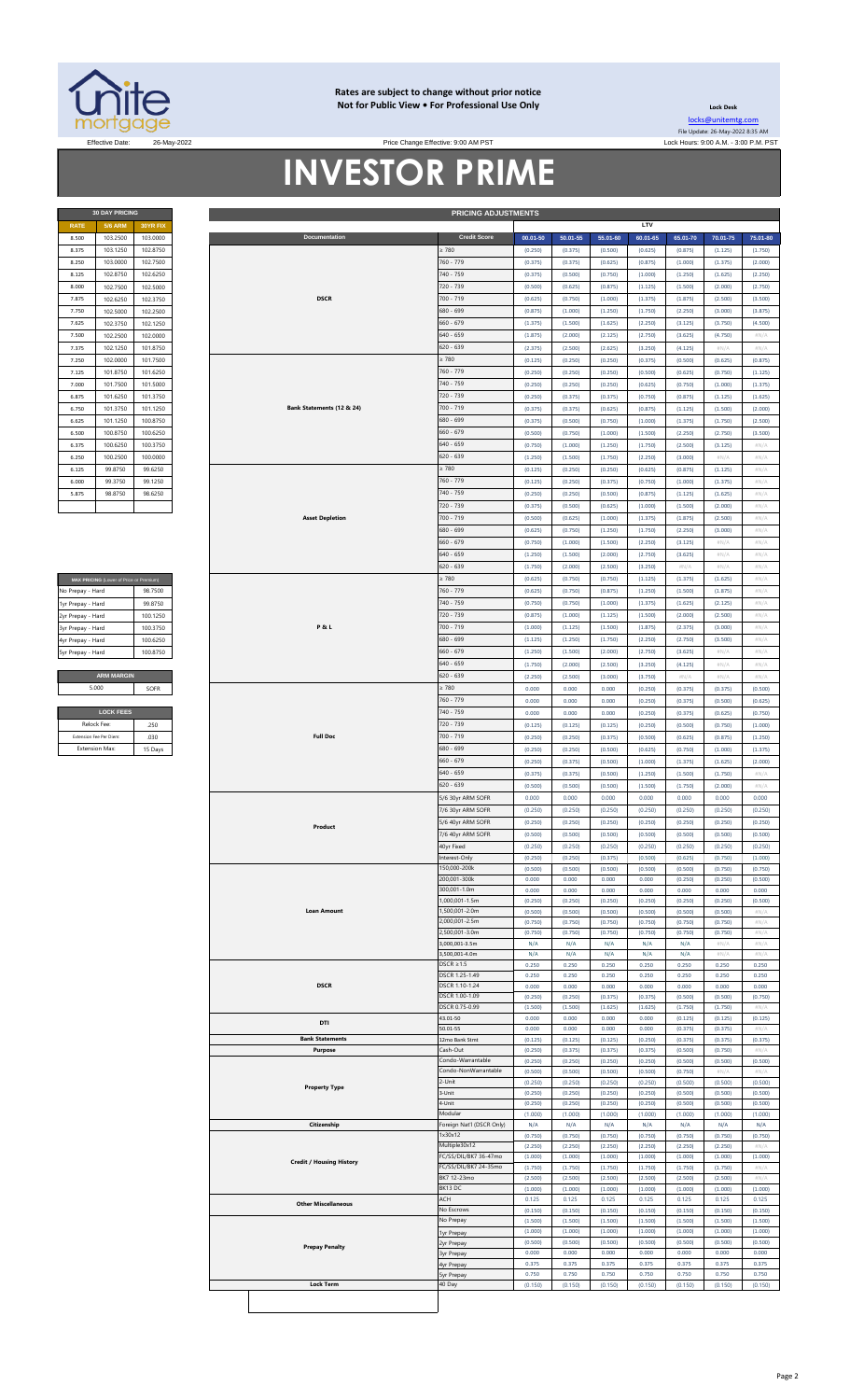

**Rates are subject to change without prior notice Not for Public View • For Professional Use Only Lock Desk**

locks@unitemtg.com File Update: 26-May-2022 8:35 AM Lock Hours: 9:00 A.M. - 3:00 P.M. PST

Effective Date: 26-May-2022 26-May-2022 Price Change Effective: 9:00 AM PST

# **OWNER-OCCUPIED PRIME**

| <b>PRIMARY &amp; SECONDARY HOME</b> |                |                 |  |  |  |  |
|-------------------------------------|----------------|-----------------|--|--|--|--|
| <b>RATE</b>                         | <b>5/6 ARM</b> | <b>30YR FIX</b> |  |  |  |  |
| 8.375                               | 103.625        | 103.375         |  |  |  |  |
| 8.250                               | 103.500        | 103.250         |  |  |  |  |
| 8.125                               | 103.375        | 103.125         |  |  |  |  |
| 8.000                               | 103.250        | 103.000         |  |  |  |  |
| 7.875                               | 103.125        | 102.875         |  |  |  |  |
| 7.750                               | 103.000        | 102.750         |  |  |  |  |
| 7.625                               | 102.875        | 102.625         |  |  |  |  |
| 7.500                               | 102.750        | 102.500         |  |  |  |  |
| 7.375                               | 102.625        | 102.375         |  |  |  |  |
| 7.250                               | 102.500        | 102.250         |  |  |  |  |
| 7.125                               | 102.375        | 102.125         |  |  |  |  |
| 7.000                               | 102.250        | 102.000         |  |  |  |  |
| 6.875                               | 102.125        | 101.875         |  |  |  |  |
| 6.750                               | 102.000        | 101.750         |  |  |  |  |
| 6.625                               | 101.875        | 101.625         |  |  |  |  |
| 6.500                               | 101.625        | 101.375         |  |  |  |  |
| 6.375                               | 101.375        | 101.125         |  |  |  |  |
| 6.250                               | 101.125        | 100.875         |  |  |  |  |
| 6.125                               | 100.875        | 100.625         |  |  |  |  |
| 6.000                               | 100.500        | 100.250         |  |  |  |  |
| 5.875                               | 100.125        | 99.875          |  |  |  |  |
| 5.750                               | 99.625         | 99.375          |  |  |  |  |
| 5.625                               | 99.125         | 98.875          |  |  |  |  |
|                                     |                |                 |  |  |  |  |
|                                     |                |                 |  |  |  |  |

#### **ARM MARGIN** 5.000

| <b>LOCK FEES</b>                        |         |  |  |  |
|-----------------------------------------|---------|--|--|--|
| Relock Fee:                             | 250     |  |  |  |
| <b>Extension Fee Per Diem</b>           | .030    |  |  |  |
| <b>Extension Max:</b>                   | 15 Days |  |  |  |
|                                         |         |  |  |  |
| MAX PRICING (Lower of Price or Premium) |         |  |  |  |
| 100,0000                                |         |  |  |  |

|             | <b>PRIMARY &amp; SECONDARY HOME</b>     |          |                               |                       |          |          | <b>PRICING ADJUSTMENTS</b> |          |          |          |            |          |          |
|-------------|-----------------------------------------|----------|-------------------------------|-----------------------|----------|----------|----------------------------|----------|----------|----------|------------|----------|----------|
| RATE        | <b>5/6 ARM</b>                          | 30YR FIX |                               |                       |          |          |                            |          | LTV      |          |            |          |          |
| 8.375       | 103.625                                 | 103.375  | <b>Documentation</b>          | <b>Credit Score</b>   | 00.01-50 | 50.01-55 | 55.01-60                   | 60.01-65 | 65.01-70 | 70.01-75 | 75.01-80   | 80.01-85 | 85.01-90 |
| 8.250       | 103.500                                 | 103.250  |                               | $\geq 780$            | 0.000    | 0.000    | 0.000                      | (0.250)  | (0.375)  | (0.375)  | (0.500)    | (0.750)  | (1.125)  |
| 8.125       | 103.375                                 | 103.125  |                               | 760 - 779             | 0.000    | 0.000    | 0.000                      | (0.250)  | (0.375)  | (0.500)  | (0.625)    | (0.875)  | (1.375)  |
| 8.000       | 103.250                                 | 103.000  |                               | 740 - 759             | 0.000    | 0.000    | 0.000                      | (0.250)  | (0.375)  | (0.625)  | (0.750)    | (1.125)  | (1.625)  |
| 7.875       | 103.125                                 | 102.875  |                               | 720 - 739             | (0.125)  | (0.125)  | (0.125)                    | (0.250)  | (0.500)  | (0.750)  | (1.000)    | (1.250)  | (1.875)  |
|             |                                         |          | <b>Full Doc</b>               |                       |          |          |                            |          |          |          |            |          |          |
| 7.750       | 103.000                                 | 102.750  |                               | 700 - 719             | (0.250)  | (0.250)  | (0.375)                    | (0.500)  | (0.625)  | (0.875)  | (1.250)    | (1.625)  | (2.250)  |
| 7.625       | 102.875                                 | 102.625  |                               | 680 - 699             | (0.250)  | (0.250)  | (0.500)                    | (0.625)  | (0.750)  | (1.000)  | (1.375)    | (2.000)  | H N/A    |
| 7.500       | 102.750                                 | 102.500  |                               | $660 - 679$           | (0.250)  | (0.375)  | (0.500)                    | (1.000)  | (1.375)  | (1.625)  | (2.000)    | (2.750)  | #N/A     |
| 7.375       | 102.625                                 | 102.375  |                               | $640 - 659$           | (0.375)  | (0.375)  | (0.500)                    | (1.250)  | (1.500)  | (1.750)  | (2.250)    | $\#N/A$  | H N/A    |
| 7.250       | 102.500                                 | 102.250  |                               | $620 - 639$           | (0.500)  | (0.500)  | (0.500)                    | (1.500)  | (1.750)  | (2.000)  | (2.500)    | $\#N/A$  | #N/A     |
| 7.125       | 102.375                                 | 102.125  |                               | $\geq 780$            | (0.125)  | (0.250)  | (0.250)                    | (0.375)  | (0.500)  | (0.625)  | (0.875)    | (1.250)  | (2.000)  |
| 7.000       | 102.250                                 | 102.000  |                               | 760 - 779             | (0.250)  | (0.250)  | (0.250)                    | (0.500)  | (0.625)  | (0.750)  | (1.125)    | (1.625)  | (2.375)  |
|             |                                         |          |                               |                       |          |          |                            |          |          |          |            |          |          |
| 6.875       | 102.125                                 | 101.875  |                               | 740 - 759             | (0.250)  | (0.250)  | (0.250)                    | (0.625)  | (0.750)  | (1.000)  | (1.375)    | (1.875)  | (2.875)  |
| 6.750       | 102.000                                 | 101.750  |                               | 720 - 739             | (0.250)  | (0.375)  | (0.375)                    | (0.750)  | (0.875)  | (1.125)  | (1.625)    | (2.250)  | (3.375)  |
| 6.625       | 101.875                                 | 101.625  | Bank Statement / 1099         | 700 - 719             | (0.375)  | (0.375)  | (0.625)                    | (0.875)  | (1.125)  | (1.500)  | (2.000)    | (2.750)  | (4.000)  |
| 6.500       | 101.625                                 | 101.375  |                               | 680 - 699             | (0.375)  | (0.500)  | (0.750)                    | (1.000)  | (1.375)  | (1.750)  | (2.500)    | (3.500)  | H N/A    |
| 6.375       | 101.375                                 | 101.125  |                               | $660 - 679$           | (0.500)  | (0.750)  | (1.000)                    | (1.500)  | (2.250)  | (2.750)  | (3.500)    | (4.250)  | H N/A    |
| 6.250       | 101.125                                 | 100.875  |                               | $640 - 659$           | (0.750)  | (1.000)  | (1.250)                    | (1.750)  | (2.500)  | (3.125)  | (4.000)    | $\#N/A$  | #N/A     |
| 6.125       | 100.875                                 | 100.625  |                               | $620 - 639$           | (1.250)  | (1.500)  | (1.750)                    | (2.250)  | (3.000)  | (3.625)  | #N/A       | $\#N/A$  | H N/A    |
|             |                                         |          |                               |                       |          |          |                            |          |          |          |            |          |          |
| 6.000       | 100.500                                 | 100.250  |                               | $\geq 780$            | (0.125)  | (0.250)  | (0.250)                    | (0.625)  | (0.875)  | (1.125)  | (1.625)    | $\#N/A$  | #N/A     |
| 5.875       | 100.125                                 | 99.875   |                               | 760 - 779             | (0.125)  | (0.250)  | (0.375)                    | (0.750)  | (1.000)  | (1.375)  | (2.000)    | $\#N/A$  | H N/A    |
| 5.750       | 99.625                                  | 99.375   |                               | 740 - 759             | (0.250)  | (0.250)  | (0.500)                    | (0.875)  | (1.125)  | (1.625)  | (2.375)    | $\#N/A$  | #N/A     |
| 5.625       | 99.125                                  | 98.875   |                               | 720 - 739             | (0.375)  | (0.500)  | (0.625)                    | (1.000)  | (1.500)  | (2.000)  | (2.875)    | $\#N/A$  | H N/A    |
|             |                                         |          | <b>Asset Depletion</b>        | 700 - 719             | (0.500)  | (0.625)  | (1.000)                    | (1.375)  | (1.875)  | (2.500)  | (3.500)    | $\#N/A$  | #N/A     |
|             |                                         |          |                               | 680 - 699             | (0.625)  | (0.750)  | (1.250)                    | (1.750)  | (2.250)  | (3.000)  | (4.500)    | $\#N/A$  | H N/A    |
|             |                                         |          |                               | $660 - 679$           | (0.750)  | (1.000)  | (1.500)                    | (2.250)  | (3.125)  | (4.375)  | #N/ $\rho$ | $\#N/A$  | #N/A     |
|             |                                         |          |                               |                       |          |          |                            |          |          |          |            |          |          |
|             |                                         |          |                               | $640 - 659$           | (1.250)  | (1.500)  | (2.000)                    | (2.750)  | (3.625)  | (4.875)  | #N/ $\rho$ | $\#N/A$  | H N/A    |
|             | <b>ARM MARGIN</b>                       |          |                               | $620 - 639$           | (1.750)  | (2.000)  | (2.500)                    | (3.250)  | (4.125)  | $\#N/A$  | #N/ $\rho$ | $\#N/A$  | #N/A     |
|             | 5.000                                   | SOFR     |                               | $\geq 780$            | (0.625)  | (0.750)  | (0.750)                    | (1.125)  | (1.375)  | (1.625)  | (2.250)    | #N/A     | #N/A     |
|             |                                         |          |                               | 760 - 779             | (0.625)  | (0.750)  | (0.875)                    | (1.250)  | (1.500)  | (1.875)  | (2.625)    | #N/A     | #N/A     |
|             |                                         |          |                               | 740 - 759             | (0.750)  | (0.750)  | (1.000)                    | (1.375)  | (1.625)  | (2.125)  | (3.000)    | #N/A     | #N/A     |
|             | <b>LOCK FEES</b>                        |          |                               | 720 - 739             | (0.875)  | (1.000)  | (1.125)                    | (1.500)  | (2.000)  | (2.500)  | (3.500)    | #N/A     | #N/A     |
| Relock Fee: |                                         | .250     | P & L Only - WVOE             | 700 - 719             | (1.000)  | (1.125)  | (1.500)                    | (1.875)  | (2.375)  | (3.000)  | (4.250)    | #N/A     | #N/A     |
|             | xtension Fee Per Diem                   | .030     |                               | 680 - 699             | (1.125)  | (1.250)  | (1.750)                    | (2.250)  | (2.750)  | (3.500)  | (5.000)    | #N/A     | #N/A     |
|             |                                         |          |                               |                       |          |          |                            |          |          |          |            |          |          |
|             | <b>Extension Max:</b>                   | 15 Days  |                               | $660 - 679$           | (1.250)  | (1.500)  | (2.000)                    | (2.750)  | (3.625)  | (4.875)  | #N/A       | #N/A     | #N/A     |
|             |                                         |          |                               | $640 - 659$           | (1.750)  | (2.000)  | (2.500)                    | (3.250)  | (4.125)  | (5.375)  | #N/A       | #N/A     | #N/A     |
|             | MAX PRICING (Lower of Price or Premium) |          |                               | $620 - 639$           | (2.250)  | (2.500)  | (3.000)                    | (3.750)  | (4.625)  | #N/A     | #N/A       | #N/A     | #N/A     |
|             | 100.0000                                |          |                               | No Bank Stmt          | 0.000    | 0.000    | 0.000                      | 0.000    | 0.000    | 0.000    | 0.000      | 0.000    | 0.000    |
|             |                                         |          |                               |                       |          |          |                            |          |          |          |            |          |          |
|             |                                         |          | <b>Bank Statements</b>        | 12mo Bank Stmt        | (0.125)  | (0.125)  | (0.125)                    | (0.250)  | (0.375)  | (0.375)  | (0.375)    | (0.500)  | (0.500)  |
|             |                                         |          |                               | 24mo Bank Stmt        | 0.000    | 0.000    | 0.000                      | 0.000    | 0.000    | 0.000    | 0.000      | 0.000    | 0.000    |
|             |                                         |          |                               | 7/6 30yr ARM SOFR     | (0.250)  | (0.250)  | (0.250)                    | (0.250)  | (0.250)  | (0.250)  | (0.250)    | (0.250)  | (0.250)  |
|             |                                         |          |                               |                       |          |          |                            |          |          |          |            |          |          |
|             |                                         |          |                               | 5/6 40yr ARM SOFR     | (0.250)  | (0.250)  | (0.250)                    | (0.250)  | (0.250)  | (0.250)  | (0.250)    | (0.250)  | (0.250)  |
|             |                                         |          | Product                       | 7/6 40yr ARM SOFR     | (0.500)  | (0.500)  | (0.500)                    | (0.500)  | (0.500)  | (0.500)  | (0.500)    | (0.500)  | (0.500)  |
|             |                                         |          |                               | 40yr Fixed            | (0.250)  | (0.250)  | (0.250)                    | (0.250)  | (0.250)  | (0.250)  | (0.250)    | (0.250)  | (0.250)  |
|             |                                         |          |                               | Interest-Only         | (0.250)  | (0.250)  | (0.375)                    | (0.500)  | (0.625)  | (0.750)  | (1.000)    | (1.750)  | H N/A    |
|             |                                         |          |                               | 150.000-200k          | (0.500)  | (0.500)  | (0.500)                    | (0.500)  | (0.500)  | (0.750)  | (0.750)    | (1.000)  | (1.000)  |
|             |                                         |          |                               | 200,001-300k          | 0.000    | 0.000    | 0.000                      | 0.000    | (0.250)  | (0.250)  | (0.250)    | (0.500)  | (0.500)  |
|             |                                         |          |                               | 300,001-400k          | 0.000    | 0.000    | 0.000                      | 0.000    | 0.000    | 0.000    | 0.000      | (0.500)  | (0.500)  |
|             |                                         |          |                               | 400,001-1,000,000     | 0.000    | 0.000    | 0.000                      | 0.000    | 0.000    | 0.000    | 0.000      | 0.000    | 0.000    |
|             |                                         |          | <b>Loan Amount</b>            | 1.000.001-1.5m        |          |          |                            |          |          |          |            |          |          |
|             |                                         |          |                               |                       | (0.250)  | (0.250)  | (0.250)                    | (0.250)  | (0.250)  | (0.250)  | (0.250)    | (0.250)  | (0.250)  |
|             |                                         |          |                               | 1,500,001-2.0m        | (0.500)  | (0.500)  | (0.500)                    | (0.500)  | (0.500)  | (0.500)  | (0.500)    | $\#N/A$  | #N/A     |
|             |                                         |          |                               | 2,000,001-2.5m        | (0.750)  | (0.750)  | (0.750)                    | (0.750)  | (0.750)  | (0.750)  | (0.750)    | $\#N/A$  | #N/A     |
|             |                                         |          |                               | 2.500.001-3.0m        | (0.750)  | (0.750)  | (0.750)                    | (0.750)  | (0.750)  | (0.750)  | (0.750)    | $\#N/A$  | #N/A     |
|             |                                         |          |                               | 3,000,001-3.5m        | N/A      | N/A      | N/A                        | N/A      | N/A      | N/A      | #N/A       | $\#N/A$  | H N/A    |
|             |                                         |          |                               | 43.01-50              | 0.000    | 0.000    | 0.000                      | 0.000    | 0.000    | (0.125)  | (0.125)    | (0.125)  | (0.125)  |
|             |                                         |          | DTI                           | 50.01-55              | 0.000    | 0.000    | 0.000                      | 0.000    | 0.000    | (0.375)  | (0.375)    | $\#N/A$  | H N/A    |
|             |                                         |          | Cash Out                      |                       | (0.250)  | (0.375)  | (0.375)                    | (0.375)  | (0.500)  | (0.750)  | (1.250)    | $\#N/A$  | #N/A     |
|             |                                         |          | <b>Second Home</b>            |                       | (0.500)  | (0.500)  | (0.500)                    | (0.500)  | (0.500)  | (0.500)  | (0.500)    | $\#N/A$  | H N/A    |
|             |                                         |          |                               | Non-CA                |          | 0.250    |                            |          |          |          |            |          |          |
|             |                                         |          | Geographical                  |                       | 0.250    |          | 0.250                      | 0.250    | 0.250    | 0.250    | 0.250      | 0.250    | 0.250    |
|             |                                         |          |                               | Condo-Warrantable     | (0.250)  | (0.250)  | (0.250)                    | (0.250)  | (0.500)  | (0.500)  | (0.500)    | (0.500)  | #N/A     |
|             |                                         |          |                               | Condo-NonWarrantable  | (0.500)  | (0.500)  | (0.500)                    | (0.500)  | (0.750)  | (0.750)  | #N/A       | $\#N/A$  | #N/A     |
|             |                                         |          |                               | 2-Unit                | (0.250)  | (0.250)  | (0.250)                    | (0.250)  | (0.500)  | (0.500)  | (0.500)    | (0.750)  | #N/A     |
|             |                                         |          |                               | 3-Unit                | (0.250)  | (0.250)  | (0.250)                    | (0.250)  | (0.500)  | (0.500)  | (0.500)    | (0.750)  | $\#N/A$  |
|             |                                         |          | <b>Property Type</b>          | 4-Unit                | (0.250)  | (0.250)  | (0.250)                    | (0.250)  | (0.500)  | (0.500)  | (0.500)    | (0.750)  | H N/A    |
|             |                                         |          |                               | Modular               | (1.000)  | (1.000)  | (1.000)                    | (1.000)  | (1.000)  | (1.000)  | (1.000)    | $\#N/A$  | #N/A     |
|             |                                         |          |                               | Rural                 | (1.000)  | (1.000)  | (1.000)                    | (1.000)  | (1.000)  | (1.000)  | #N/A       | $\#N/A$  | H N/A    |
|             |                                         |          |                               |                       |          |          |                            |          |          |          |            |          |          |
|             |                                         |          |                               | 1x30x12               | (0.750)  | (0.750)  | (0.750)                    | (0.750)  | (0.750)  | (0.750)  | (0.750)    | (1.000)  | (1.000)  |
|             |                                         |          |                               | Multiple30x12         | (2.250)  | (2.250)  | (2.250)                    | (2.250)  | (2.250)  | (2.250)  | (2.500)    | (2.500)  | #N/A     |
|             |                                         |          |                               | FC/SS/DIL/BK7 36-47mo | (1.000)  | (1.000)  | (1.000)                    | (1.000)  | (1.000)  | (1.000)  | (1.000)    | (1.000)  | (1.000)  |
|             |                                         |          | <b>Credit/Housing History</b> | FC/SS/DIL/BK7 24-35mo | (1.750)  | (1.750)  | (1.750)                    | (1.750)  | (1.750)  | (1.750)  | (1.750)    | (1.750)  | #N/A     |
|             |                                         |          |                               | BK7 12-23mo           | (2.500)  | (2.500)  | (2.500)                    | (2.500)  | (2.500)  | (2.500)  | (2.500)    | (2.500)  | #N/A     |
|             |                                         |          |                               | BK13 DC               | (1.000)  | (1.000)  | (1.000)                    | (1.000)  | (1.000)  | (1.000)  | (1.000)    | (1.000)  | (1.000)  |
|             |                                         |          |                               | ACH                   | 0.125    | 0.125    | 0.125                      | 0.125    | 0.125    | 0.125    | 0.125      | 0.125    | 0.125    |
|             |                                         |          | <b>Misccellaneous</b>         | No Escrows (No HPML)  | (0.150)  | (0.150)  | (0.150)                    | (0.150)  | (0.150)  | (0.150)  | (0.150)    | (0.150)  | (0.150)  |
|             |                                         |          |                               |                       |          |          |                            |          |          |          |            |          |          |
|             |                                         |          | <b>Lock Term</b>              | 40 Day                | (0.150)  | (0.150)  | (0.150)                    | (0.150)  | (0.150)  | (0.150)  | (0.150)    | (0.150)  | (0.150)  |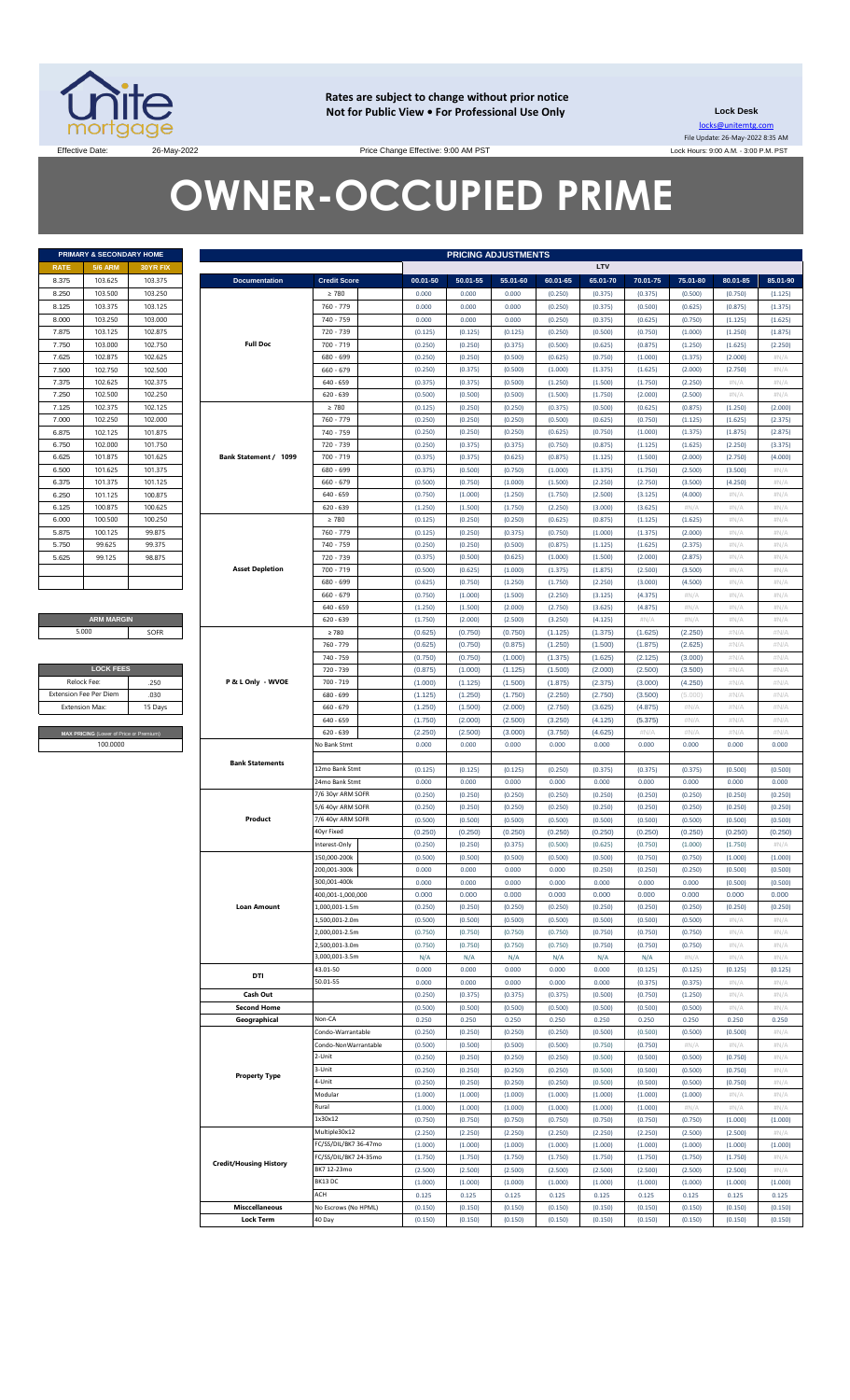

#### [V](https://unitemortgage.com/)isit: https://unitemortgage.com

The pricing engine is the Formal price given, please access it through: **Quick Pricer:** [https://un](https://unitemortgage.com/broker-resources/price-my-loan/)itemortgage.com/broker-resources/price-my-loan/

### **CALL US TODAY: 800-777-1207**

#### **ITIN PRODUCTS AND PRICING**

#### **ITIN PRIME LOANS**

#### **All Pricing is Par all adjustments are Rate adjusments.**

| 30 Year Fixed                                                            |        |        |        |        |        |        |  |
|--------------------------------------------------------------------------|--------|--------|--------|--------|--------|--------|--|
| Credit / LTV up to 60% 60.01-65% 65.01-70% 70.01-75% 75.01-80% 80.01-85% |        |        |        |        |        |        |  |
| > 720                                                                    | 6.125% | 6.375% | 6.500% | 6.750% | 7.000% | 7.375% |  |
| $700 - 719$                                                              | 6.375% | 6.500% | 6.625% | 6.875% | 7.125% | 7.500% |  |
| $690 - 699$                                                              | 6.500% | 6.625% | 6.875% | 7.000% | 7.500% | 7.625% |  |
| $680 - 699$                                                              | 6.500% | 6.625% | 6.875% | 7.000% | 7.500% |        |  |

|                     | SFOO (detached)          | 0.000% |              | 15 year               | $-0.250%$ |
|---------------------|--------------------------|--------|--------------|-----------------------|-----------|
| <b>Property</b>     | 2nd Home (detached)      | 0.000% | Loan         | 20 year               | $-0.125%$ |
| <b>Type</b>         | Condo/Townhome           | 0.500% | <b>Term</b>  | 25 year               | 0.000%    |
|                     | (Attached, No Highrises) |        |              | 30 year               | 0.000%    |
|                     | \$100,000 - \$647,200    | 0.000% | <b>Other</b> | Profit & Loss         | 0.250%    |
| Loan<br><b>Size</b> | \$647,201 - \$750,000    | 0.150% |              | <b>Bank Statement</b> | 0.250%    |
|                     | \$750,001 - \$1,250,000  | 0.300% |              | Cash Out Refi*        | 0.500%    |

| <b>LTV Parameters</b>                                                                                               | <b>LTV Limits</b> | <b>LTV Limits</b> |  |  |  |  |
|---------------------------------------------------------------------------------------------------------------------|-------------------|-------------------|--|--|--|--|
| \$10,000 - \$647,200                                                                                                | Max 85%*          | Max 85%*          |  |  |  |  |
| \$647.201 - \$750.000                                                                                               | Max 80%           | Max 80%           |  |  |  |  |
| \$750.001 - \$1.250.000                                                                                             | Max 75%           | Max 75%           |  |  |  |  |
| 2nd Home/Condo/Townhome<br>$\alpha$ <sup>r</sup><br><b>Any Gift Funds</b>                                           | Max 80%           | Max 80%           |  |  |  |  |
| *Max 85% in CA, CT, IL, NJ, and NY<br>C3 or better property Condition.<br>3 months reserves required (80.01% - 85%) |                   |                   |  |  |  |  |

| Cash Out Refinance* (Not Available in TX) |         |  |  |  |  |
|-------------------------------------------|---------|--|--|--|--|
| \$100,000 - \$647,200                     | Max 75% |  |  |  |  |
| \$647.201 - \$750.000                     | Max 75% |  |  |  |  |
| $$750.001 - $1.250.000$                   | Max 70% |  |  |  |  |

No bankruptcy, foreclosure, or short sale within 4 years. View our requirements to see criteria to obtain a specific LTV.

#### **ITIN NON PRIME LOANS**

| <b>30 Year Fixed Rates</b> |           |           |           |           |           |  |  |  |  |  |  |
|----------------------------|-----------|-----------|-----------|-----------|-----------|--|--|--|--|--|--|
| Credit / LTV               | up to 60% | 60.01-65% | 65.01-70% | 70.01-75% | 75.01-80% |  |  |  |  |  |  |
| >740                       | 6.375%    | 6.500%    | 6.625%    | 7.000%    | 7.240%    |  |  |  |  |  |  |
| 720 - 739                  | 6.500%    | 6.625%    | 7.000%    | 7.125%    | 7.375%    |  |  |  |  |  |  |
| 700 - 719                  | 6.625%    | 7.000%    | 7.125%    | 7.240%    | 7.500%    |  |  |  |  |  |  |
| 680 - 699                  | 7.000%    | 7.125%    | 7.240%    | 7.375%    | 7.625%    |  |  |  |  |  |  |
| 660 - 679                  | 7.125%    | 7.240%    | 7.375%    | 7.500%    | 7.750%    |  |  |  |  |  |  |
| 640 - 659                  | 7.750%    | 7.875%    | 8.000%    | 8.125%    |           |  |  |  |  |  |  |
| 620 - 639                  | 8.375%    | 8.500%    | 8.625%    | 8.750%    |           |  |  |  |  |  |  |
| No Score                   | 8.750%    | 8.875%    | 9.000%    | 9.125%    |           |  |  |  |  |  |  |
| $600 - 619$                | 9.500%    | 9.625%    | 9.750%    | 9.875%    |           |  |  |  |  |  |  |

|                                   | **'Rate Adjustments**  |           |                              |                       |           |
|-----------------------------------|------------------------|-----------|------------------------------|-----------------------|-----------|
|                                   | SFOO/2nd Home          | 0.000%    | <b>Loan Size</b>             |                       |           |
| Property                          | Condo/Townhome -       | 0.500%    | (Min. 640)<br>credit if Ioan | \$100,000 - \$647,200 | 0.000%    |
| Note:                             | Attached               |           | $>$ \$510,400)               | \$647.201 - \$750.000 | 0.350%    |
| <b>Highrises not</b><br>eligible. | Multi Family 2-4 units | 0.500%    |                              | < 15 Year Term        | $-0.375%$ |
|                                   | Manufactured on Land   | 1.000%    | <b>Term</b>                  | 20 Year Term          | $-0.125%$ |
|                                   | Vacant Land            | <b>NA</b> |                              | > 25 Year Term        | 0.000%    |
|                                   | Owner Occupied         | $0.000\%$ |                              | $LTV < 50\%$          | $-0.125%$ |
| Occupancy                         |                        |           | Other                        | Full Doc              | 0.000%    |
|                                   | Non-Owner              | 1.000%    |                              | All Alternative Doc   | 0.250%    |
|                                   | Occupied (NOO)         |           |                              | Cash-Out Refi*        | 0.500%    |

| <b>LTV Parameters</b>                        | <b>LTV Limits</b> |
|----------------------------------------------|-------------------|
|                                              |                   |
| \$100.000 - \$647.200                        | 80%               |
| $$647,201 - $750,000 (> 640 \text{ credit})$ | 75%               |
| Condo / Townhome / 2nd Home                  | 75%               |
| <b>Investment property / Multi-Family</b>    | 70%               |
|                                              |                   |

eed 0X30 housing history for 6 months To Qualify for 75.01% - 80

Cash Out Refinance ( $\geq$  640 Credit Min) (Not Available in TX)

| $$100.000 - $647.200$ | Max 75% |
|-----------------------|---------|
| \$647.201 - \$750.000 | Max 70% |
|                       |         |
|                       |         |

| <b>Max Term</b>                       |          |
|---------------------------------------|----------|
| Double Wide Home                      | 20 years |
|                                       |          |
| $NOO \ge 100,000$                     | 25 Years |
| SF/2nd Home/Condo/Townhome<\$75,000   | 25 Years |
| SF/2nd Home/Condo/Townhome >=\$75,000 | 30 Years |
|                                       |          |
| UW                                    | \$1.795  |

\*If cash-out >\$2,000 after loan payoff, closing costs, and prepaids. Cash-Out Refis not available in TX. High-cost mortgages (12 CFR 1026.32) are ineligible for purchase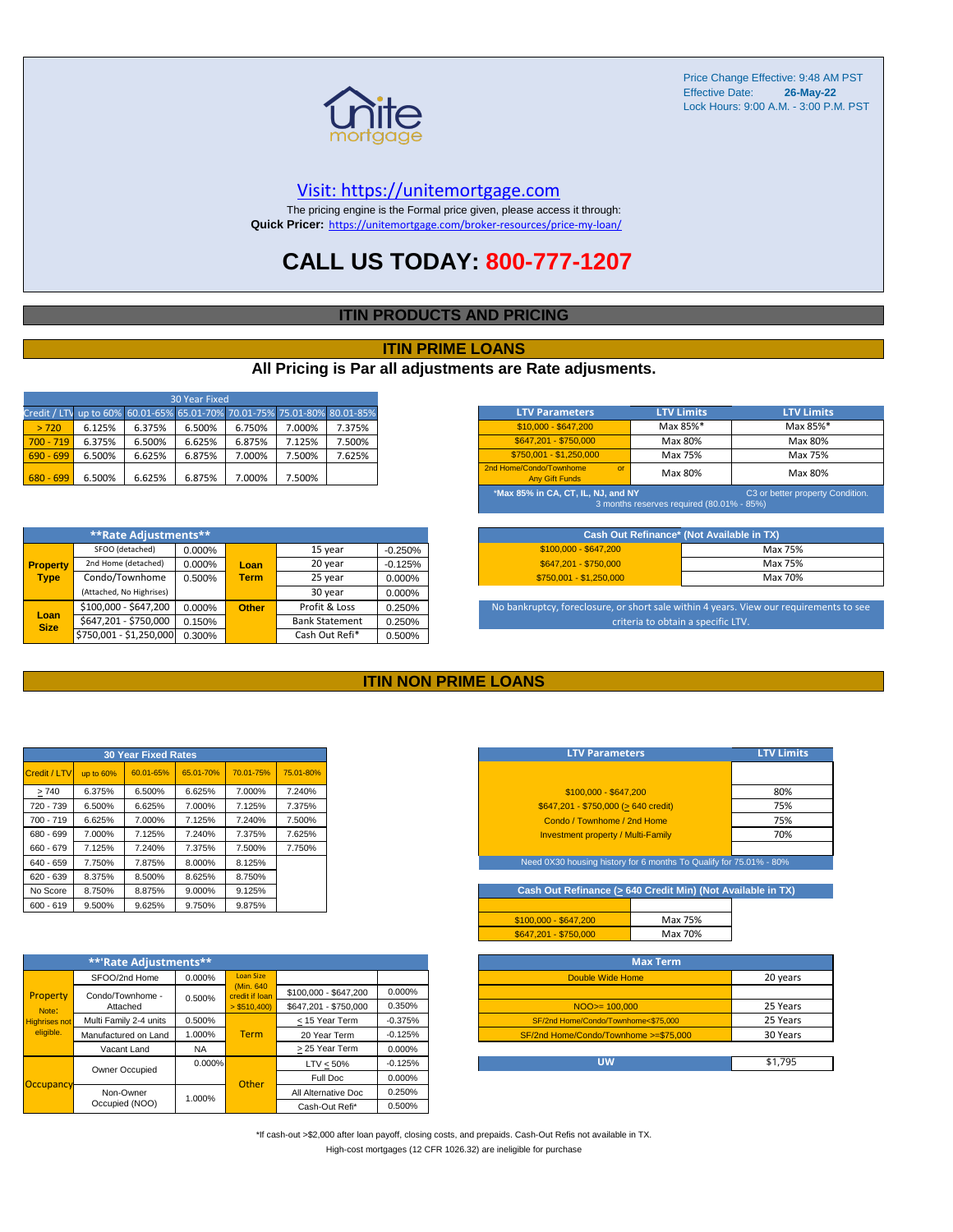



### [V](https://unitemortgage.com/)isit: https://unitemortgage.com

The pricing engine is the Formal price given, please access it through:

**Quick Pricer:** [https://un](https://unitemortgage.com/broker-resources/price-my-loan/)itemortgage.com/broker-resources/price-my-loan/

## **CALL US TODAY: 800-777-1207**

#### **CONVENTIONAL PRODUCTS AND PRICING**

|       | <b>CONFORMING LOANS</b> |                             |         |       |                             |         |         |                             |         |         |         |                      |                             |         |         |  |
|-------|-------------------------|-----------------------------|---------|-------|-----------------------------|---------|---------|-----------------------------|---------|---------|---------|----------------------|-----------------------------|---------|---------|--|
|       |                         | <b>DU CONF CONV 30 YEAR</b> |         |       | <b>DU CONF CONV 20 YEAR</b> |         |         | <b>DU CONF CONV 15 YEAR</b> |         |         |         |                      | <b>DU CONF CONV 10 YEAR</b> |         |         |  |
| Rate  | 10 Day                  | 25 Day                      | 40 Day  | Rate  | 10 Day                      | 25 Day  | 40 Day  | Rate                        | 10 Day  | 25 Day  | 40 Day  | Rate                 | 10 Day                      | 25 Day  | 40 Day  |  |
| 5.750 | (4.000)                 | (3.875)                     | (3.750) | 5.500 | (4.250)                     | (4.125) | (4.000) | 4.875                       | (3.250) | (3.125) | (3,000) | 4.875                | (2.875)                     | (2.750) | (2.625) |  |
| 5.625 | (3.875)                 | (3.750)                     | (3.625) | 5.375 | (3.750)                     | (3.625) | (3.500) | 4.750                       | (2.750) | (2.625) | (2.500) | 4.750                | (2.500)                     | (2.375) | (2.250) |  |
| 5.500 | (3.375)                 | (3.250)                     | (3.125) | 5.250 | (3.375)                     | (3.250) | (3.125) | 4.625                       | (2.750) | (2.625) | (2.500) | 4.625                | (2.625)                     | (2.500) | (2.375) |  |
| 5.375 | (3.000)                 | (2.875)                     | (2.750) | 5.125 | (3.250)                     | (3.125) | (3.000) | 4.500                       | (2.625) | (2.500) | (2.375) | 4.500                | (2.375)                     | (2.250) | (2.125) |  |
| 5.250 | (2.625)                 | (2.500)                     | (2.375) | 5.000 | (2.875)                     | (2.750) | (2.625) | 4.375                       | (2.250) | (2.125) | (2.000) | 4.375                | (2.250)                     | (2.125) | (2.000) |  |
| 5.125 | (2.625)                 | (2.500)                     | (2.375) | 4.875 | (2.500)                     | (2.375) | (2.250) | 4.250                       | (1.875) | (1.750) | (1.625) | 4.250                | (1.875)                     | (1.750) | (1.625) |  |
| 5.000 | (2.125)                 | (2.000)                     | (1.875) | 4.750 | (2.000)                     | (1.875) | (1.750) | 4.125                       | (1.375) | (1.250) | (1.125) | 4.125                | (1.625)                     | (1.500) | (1.375) |  |
| 4.875 | (1.625)                 | (1.500)                     | (1.375) | 4.625 | (1.500)                     | (1.375) | (1.250) | 4.000                       | (1.000) | (0.875) | (0.750) | 4.000                | (1.750)                     | (1.625) | (1.500) |  |
| 4.750 | (1.125)                 | (1.000)                     | (0.875) | 4.500 | (0.875)                     | (0.750) | (0.625) | 3.875                       | (0.625) | (0.500) | (0.375) | 3.875                | (1.250)                     | (1.125) | (1.000) |  |
| 4.625 | (0.750)                 | (0.625)                     | (0.500) | 4.375 | (0.500)                     | (0.375) | (0.250) | 3.750                       | (0.125) | 0.000   | 0.125   | 3.750                | (0.625)                     | (0.500) | (0.375) |  |
| 4.500 | (0.250)                 | (0.125)                     | 0.000   | 4.250 | 0.000                       | 0.125   | 0.250   | 3.625                       | 0.375   | 0.500   | 0.625   | 3.625                | 0.125                       | 0.250   | 0.375   |  |
| 4.375 | 0.250                   | 0.375                       | 0.500   | 4.125 | 0.625                       | 0.750   | 0.875   | 3.500                       | 0.750   | 0.875   | 1.000   | 3.500                | (0.125)                     | 0.000   | 0.125   |  |
|       |                         |                             |         |       |                             |         |         |                             |         |         |         |                      |                             |         |         |  |
|       |                         | LP CONF CONV 30 YEAR        |         |       | LP CONF CONV 20 YEAR        |         |         | LP CONF CONV 15 YEAR        |         |         |         | LP CONF CONV 10 YEAR |                             |         |         |  |
| Rate  | 10 Dav                  | 25 Dav                      | 40 Dav  | Rate  | 10 Dav                      | 25 Dav  | 40 Dav  | Rate                        | 10 Dav  | 25 Dav  | 40 Dav  | Rate                 | 10 Dav                      | 25 Dav  | 40 Dav  |  |
| 5.750 | (3.750)                 | (3.625)                     | (3.500) | 5.500 | (4.125)                     | (4.000) | (3.875) | 4.875                       | (2.750) | (2.625) | (2.500) | 4.750                | (2.250)                     | (2.125) | (2.000) |  |
| 5.625 | (3.625)                 | (3.500)                     | (3.375) | 5.375 | (3.500)                     | (3.375) | (3.250) | 4.750                       | (2.375) | (2.250) | (2.125) | 4.625                | (2.375)                     | (2.250) | (2.125) |  |
| 5.500 | (3.250)                 | (3.125)                     | (3.000) | 5.250 | (3.125)                     | (3.000) | (2.875) | 4.625                       | (2.625) | (2.500) | (2.375) | 4.500                | (2.250)                     | (2.125) | (2.000) |  |
| 5.375 | (2.875)                 | (2.750)                     | (2.625) | 5.125 | (3.000)                     | (2.875) | (2.750) | 4.500                       | (2.500) | (2.375) | (2.250) | 4.375                | (2.125)                     | (2.000) | (1.875) |  |
| 5.250 | (2.500)                 | (2.375)                     | (2.250) | 5.000 | (2.750)                     | (2.625) | (2.500) | 4.375                       | (2.125) | (2.000) | (1.875) | 4.250                | (1.750)                     | (1.625) | (1.500) |  |
| 5.125 | (2.500)                 | (2.375)                     | (2.250) | 4.875 | (2.375)                     | (2.250) | (2.125) | 4.250                       | (1.625) | (1.500) | (1.375) | 4.125                | (1.250)                     | (1.125) | (1.000) |  |
| 5.000 | (2.000)                 | (1.875)                     | (1.750) | 4.750 | (1.875)                     | (1.750) | (1.625) | 4.125                       | (1.250) | (1.125) | (1.000) | 4.000                | (1.625)                     | (1.500) | (1.375) |  |
| 4.875 | (1.500)                 | (1.375)                     | (1.250) | 4.625 | (1.375)                     | (1.250) | (1.125) | 4.000                       | (0.875) | (0.750) | (0.625) | 3.875                | (1.125)                     | (1.000) | (0.875) |  |
| 4.750 | (1.000)                 | (0.875)                     | (0.750) | 4.500 | (0.750)                     | (0.625) | (0.500) | 3.875                       | (0.500) | (0.375) | (0.250) | 3.750                | (0.500)                     | (0.375) | (0.250) |  |
| 4.625 | (0.625)                 | (0.500)                     | (0.375) | 4.375 | (0.375)                     | (0.250) | (0.125) | 3.750                       | 0.000   | 0.125   | 0.250   | 3.625                | 0.250                       | 0.375   | 0.500   |  |
| 4.500 | (0.125)                 | 0.000                       | 0.125   | 4.250 | 0.125                       | 0.250   | 0.375   | 3.625                       | 0.500   | 0.625   | 0.750   | 3.500                | 0.000                       | 0.125   | 0.250   |  |
| 4.375 | 0.375                   | 0.500                       | 0.625   | 4.125 | 0.625                       | 0.750   | 0.875   | 3.500                       | 1.000   | 1.125   | 1.250   | 3.375                | 0.500                       | 0.625   | 0.750   |  |

#### **HIGH BALANCE CONFORMING**

|             | <b>DU HIGH BALANCE 30 YEAR</b> |               |               | <b>DU HIGH BALANCE 15 YEAR</b> |         |         |         | <b>DU HIGH BALANCE 20 YEAR</b> |               |               | <b>DU HIGH BALANCE 10 YEAR</b> |      |               |          |               |
|-------------|--------------------------------|---------------|---------------|--------------------------------|---------|---------|---------|--------------------------------|---------------|---------------|--------------------------------|------|---------------|----------|---------------|
| <b>Rate</b> | 10 Day                         | <b>25 Day</b> | <b>40 Day</b> | <b>Rate</b>                    | 10 Day  | 25 Day  | 40 Day  | Rate                           | <b>10 Day</b> | <b>25 Day</b> | 40 Day                         | Rate | <b>10 Day</b> | $25$ Day | <b>40 Day</b> |
| 6.000       | (2.875)                        | (2.750)       | (2.625)       | 5.000                          | (2.125) | (2.000) | (1.875) |                                |               |               |                                |      |               |          |               |
| 5.875       | (2.750)                        | (2.625)       | (2.500)       | 4.875                          | (1.750) | (1.625) | (1.500) |                                |               |               |                                |      |               |          |               |
| 5.750       | (2.375)                        | (2.250)       | (2.125)       | 4.750                          | (1.375) | (1.250) | (1.125) |                                |               |               |                                |      |               |          |               |
| 5.625       | (2.625)                        | (2.500)       | (2.375)       | 4.625                          | (1.750) | (1.625) | (1.500) |                                |               |               |                                |      |               |          |               |
| 5.500       | (2.250)                        | (2.125)       | (2.000)       | 4.500                          | (1.500) | (1.375) | (1.250) |                                |               |               |                                |      |               |          |               |
| 5.375       | (1.875)                        | (1.750)       | (1.625)       | 4.375                          | (1.125) | (1.000) | (0.875) |                                |               | NU.           |                                |      |               | E        |               |
| 5.250       | (1.500)                        | (1.375)       | (1.250)       | 4.250                          | (0.750) | (0.625) | (0.500) |                                |               |               |                                |      |               |          |               |
| 5.125       | (1.125)                        | (1.000)       | (0.875)       | 4.125                          | (0.375) | (0.250) | (0.125) |                                |               |               |                                |      |               |          |               |
| 5.000       | (1.000)                        | (0.875)       | (0.750)       | 4.000                          | 0.500   | 0.625   | 0.750   |                                |               |               |                                |      |               |          |               |
| 4.875       | (0.375)                        | (0.250)       | (0.125)       | 3.875                          | 0.875   | 1.000   | 1.125   |                                |               |               |                                |      |               |          |               |
| 4.750       | 0.125                          | 0.250         | 0.375         | 3.750                          | 250     | 1.375   | 1.500   |                                |               |               |                                |      |               |          |               |
| 4.625       | 0.250                          | 0.375         | 0.500         | 3.625                          | 1.750   | 1.875   | 2.000   |                                |               |               |                                |      |               |          |               |

Agency Underwriting Fee: \$ 1,095 \* NJ and WA Origination Fee \$1,195 \* NC Commitment Fee \$1,195



**MAX NET PRICING IS 104.000 HIGH BALANCE MAX NET PRICING IS 103.000 Rates and pricing are subject to change without notice.** All Rights Reserved. 05.2022 This document is limited to current Unite Mortgage Wholesale Lending Solutions, and should not be intended as legal advice, legal opinion, or any other advice on specific facts or circumstances. Such policy and practice ar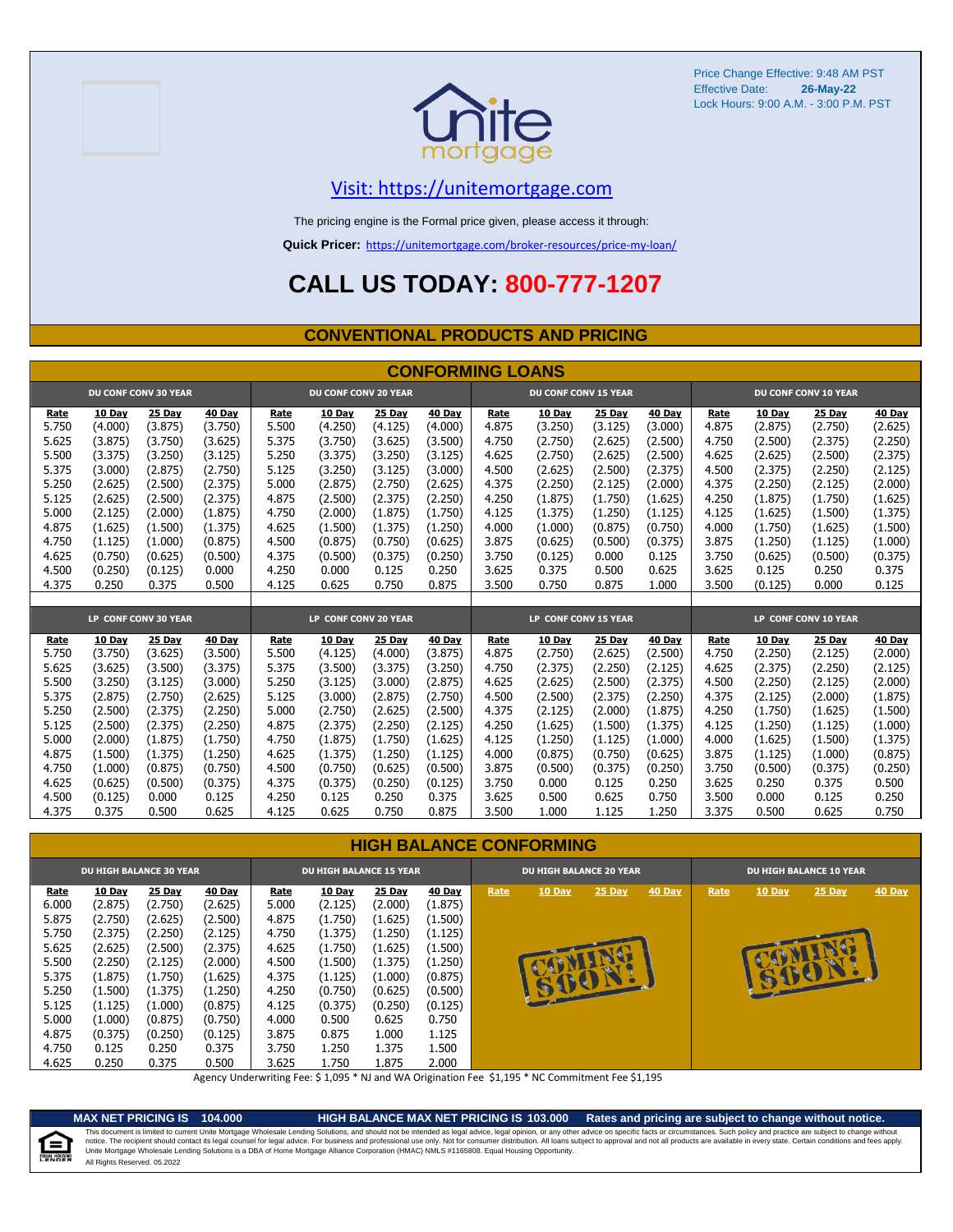



### [V](https://unitemortgage.com/)isit: https://unitemortgage.com

The pricing engine is the Formal price given, please access it through:

**Quick Pricer:** [https://un](https://unitemortgage.com/broker-resources/price-my-loan/)itemortgage.com/broker-resources/price-my-loan/

## **CALL US TODAY: 800-777-1207**

|                                                                                     | <b>ADJUSTABLE RATE</b>                                                                                |                                                                                                       |                                                                                                       |                                                          |                                                            |                                                            |                                                            |                                                          |                                                            |                                                            |                                                            |      |          |                          |               |
|-------------------------------------------------------------------------------------|-------------------------------------------------------------------------------------------------------|-------------------------------------------------------------------------------------------------------|-------------------------------------------------------------------------------------------------------|----------------------------------------------------------|------------------------------------------------------------|------------------------------------------------------------|------------------------------------------------------------|----------------------------------------------------------|------------------------------------------------------------|------------------------------------------------------------|------------------------------------------------------------|------|----------|--------------------------|---------------|
| 10/6 ARM                                                                            |                                                                                                       |                                                                                                       |                                                                                                       | <b>7/6 ARM</b>                                           |                                                            |                                                            | <b>5/6 ARM</b>                                             |                                                          |                                                            |                                                            | LP HOME POSSIBLE HIGH BALANCE 30 YEAR                      |      |          |                          |               |
| <b>Rate</b><br>5.750<br>5.625<br>5.500<br>5.375<br>5.250<br>5.125<br>5.000<br>4.875 | <b>10 Day</b><br>(3.000)<br>(3.000)<br>(2.875)<br>(2.375)<br>(2.000)<br>(1.500)<br>(1.000)<br>(0.625) | <u>25 Day</u><br>(2.875)<br>(2.875)<br>(2.750)<br>(2.250)<br>(1.875)<br>(1.375)<br>(0.875)<br>(0.500) | <b>40 Day</b><br>(2.750)<br>(2.750)<br>(2.625)<br>(2.125)<br>(1.750)<br>(1.250)<br>(0.750)<br>(0.375) | <b>Rate</b><br>3.500<br>3.375<br>3.250<br>3.125<br>3.000 | <b>10 Day</b><br>0.875<br>1.250<br>1.750<br>2.125<br>2.625 | <b>25 Day</b><br>1.000<br>1.375<br>1.875<br>2.250<br>2.750 | <b>40 Day</b><br>1.125<br>1.500<br>2.000<br>2.375<br>2.875 | <b>Rate</b><br>3.500<br>3.375<br>3.250<br>3.125<br>3.000 | <b>10 Day</b><br>0.875<br>1.250<br>1.625<br>2.000<br>2.375 | <b>25 Day</b><br>1.000<br>1.375<br>1.750<br>2.125<br>2.500 | <b>40 Day</b><br>1.125<br>1.500<br>1.875<br>2.250<br>2.625 | Rate | $10$ Day | $25$ Day<br><b>READY</b> | <b>40 Day</b> |
| 4.750<br>4.625<br>4.500<br>4.375                                                    | (0.125)<br>0.375<br>0.750<br>1.250                                                                    | 0.000<br>0.500<br>0.875<br>1.375                                                                      | 0.125<br>0.625<br>1.000<br>1.500                                                                      |                                                          |                                                            |                                                            |                                                            |                                                          |                                                            |                                                            |                                                            |      |          |                          |               |

|                             | <b>HOME AFFORDABLE PRODUCTS</b> |         |               |                                          |               |               |               |                          |               |               |         |                                              |        |        |               |  |
|-----------------------------|---------------------------------|---------|---------------|------------------------------------------|---------------|---------------|---------------|--------------------------|---------------|---------------|---------|----------------------------------------------|--------|--------|---------------|--|
| <b>DU HOMEREADY 30 YEAR</b> |                                 |         |               | <b>DU HOMEREADY HIGH BALANCE 30 YEAR</b> |               |               |               | LP HOME POSSIBLE 30 YEAR |               |               |         | <b>LP HOME POSSIBLE HIGH BALANCE 30 YEAR</b> |        |        |               |  |
| Rate                        | <b>25 Day</b>                   | 40 Day  | <b>55 Day</b> | Rate                                     | <b>25 Day</b> | <b>40 Day</b> | <b>55 Day</b> | Rate                     | <b>25 Day</b> | <b>40 Day</b> | 55 Day  | Rate                                         | 10 Day | 25 Day | <b>40 Day</b> |  |
| 5.750                       | (3.500)                         | (3.375) | (3.250)       | 6.125                                    | (2.125)       | (2.000)       | (1.875)       | 5.750                    | (3.750)       | (3.625)       | (3.500) |                                              |        |        |               |  |
| 5.625                       | (3.625)                         | (3.500) | (3.375)       | 6.000                                    | (1.750)       | (1.625)       | (1.500)       | 5.625                    | (3.625)       | (3.500)       | (3.375) |                                              |        |        |               |  |
| 5.500                       | (3.250)                         | (3.125) | (3.000)       | 5.875                                    | (2.500)       | (2.375)       | (2.250)       | 5.500                    | (3.250)       | (3.125)       | (3.000) |                                              |        |        |               |  |
| 5.375                       | (2.750)                         | (2.625) | (2.500)       | 5.750                                    | (2.125)       | (2.000)       | (1.875)       | 5.375                    | (2.875)       | (2.750)       | (2.625) |                                              |        |        |               |  |
| 5.250                       | (2.250)                         | (2.125) | (2.000)       | 5.625                                    | (1.875)       | (1.750)       | (1.625)       | 5.250                    | (2.500)       | (2.375)       | (2.250) |                                              |        |        |               |  |
| 5.125                       | (2.375)                         | (2.250) | (2.125)       | 5.500                                    | (2.000)       | (1.875)       | (1.750)       | 5.125                    | (2.500)       | (2.375)       | (2.250) |                                              |        | 00     |               |  |
| 5.000                       | (1.875)                         | (1.750) | (1.625)       | 5.375                                    | (1.625)       | (1.500)       | (1.375)       | 5.000                    | (2.000)       | (1.875)       | (1.750) |                                              |        |        |               |  |
| 4.875                       | (1.375)                         | (1.250) | (1.125)       | 5.250                                    | (1.250)       | (1.125)       | (1.000)       | 4.875                    | (1.500)       | (1.375)       | (1.250) |                                              |        |        |               |  |
| 4.750                       | (0.875)                         | (0.750) | (0.625)       | 5.125                                    | (1.000)       | (0.875)       | (0.750)       | 4.750                    | (0.875)       | (0.750)       | (0.625) |                                              |        |        |               |  |
| 4.625                       | (0.625)                         | (0.500) | (0.375)       | 5.000                                    | (0.750)       | (0.625)       | (0.500)       | 4.625                    | (0.625)       | (0.500)       | (0.375) |                                              |        |        |               |  |

| <b>HOME READY AND HOMEPOSSIBLE CAP LIMITS</b>      |       |       |                                                                                       |       |      |       |       |       |              |  |
|----------------------------------------------------|-------|-------|---------------------------------------------------------------------------------------|-------|------|-------|-------|-------|--------------|--|
|                                                    |       |       | LTV <=60 60.01 - 65 65.01 - 70 70.01 - 75 75.01 - 80 80.01 - 85 85.01 - 90 90.01 - 95 |       |      |       |       |       | $95.01 - 97$ |  |
| HomeReady/Home Possible FICO >=680 Adjustment Caps | 1.500 | 1.500 | 1.500                                                                                 | 1.500 | .500 | 0.000 | 0.000 | 0.000 | 0.000        |  |
| HomeReady/Home Possible FICO <680 Adjustment Caps  | 1.500 | .500  | 1.500                                                                                 | 1.500 | .500 | 1.500 | .500  | .500  | 1.500        |  |

Agency Underwriting Fee: \$ 1,095 \* NJ and WA Origination Fee \$1,195 \* NC Commitment Fee \$1,195



**MAX NET PRICING IS 104.000 HIGH BALANCE MAX NET PRICING IS 103.000 Rates and pricing are subject to change without notice.**

All Rights Reserved. 05.2022 This document is limited to current Unite Mortgage Wholesale Lending Solutions, and should not be intended as legal advice, legal opinion, or any other advice on specific facts or circumstances. Such policy and practice ar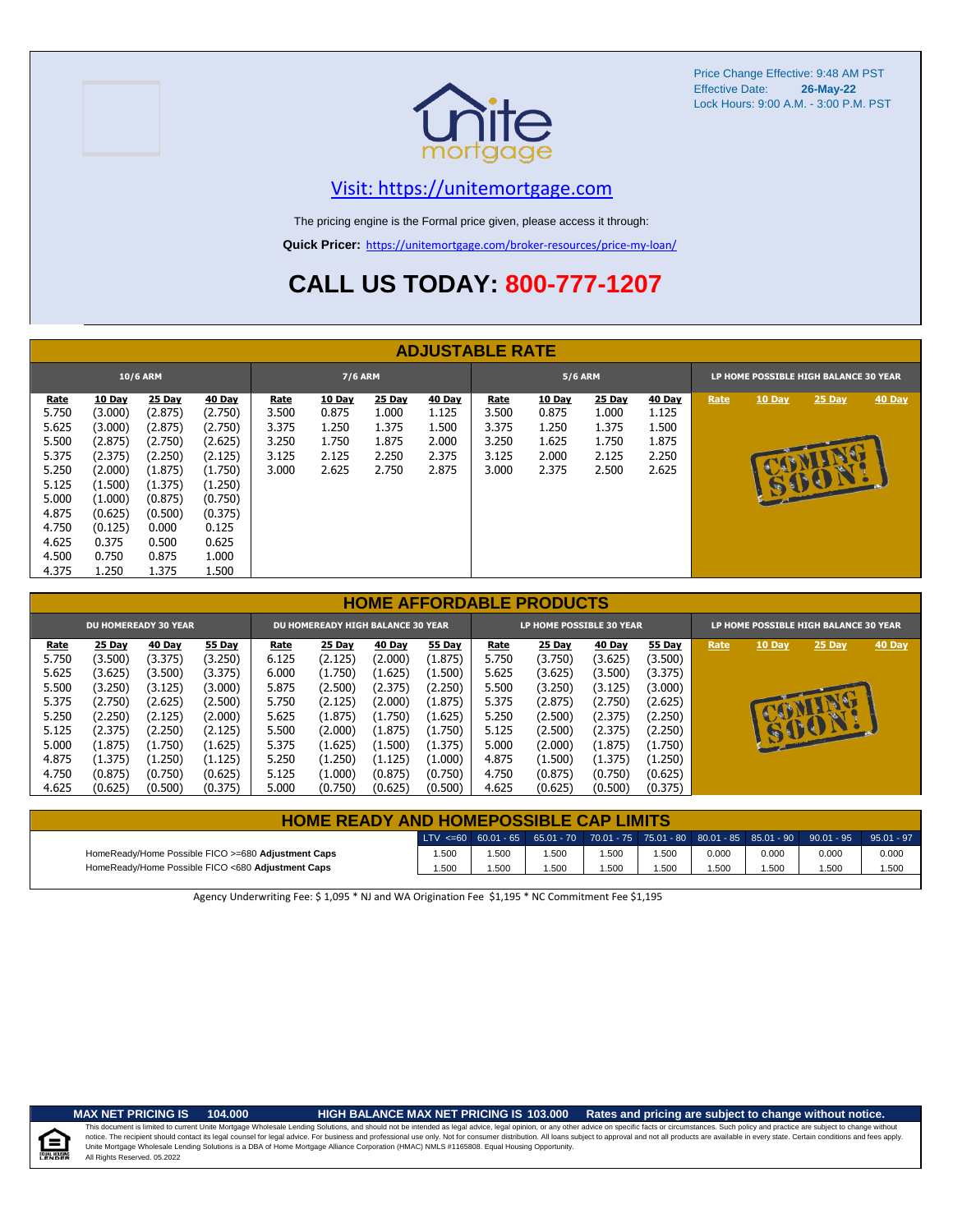



### [V](https://unitemortgage.com/)isit: https://unitemortgage.com

The pricing engine is the Formal price given, please access it through:

**Quick Pricer:** [https://un](https://unitemortgage.com/broker-resources/price-my-loan/)itemortgage.com/broker-resources/price-my-loan/

## **CALL US TODAY: 800-777-1207**

| <b>CONVENTIONAL PRICING ADJUSTMENTS</b>                               |                                                                                        |              |                         |              |              |              |                    |              |              |              |  |
|-----------------------------------------------------------------------|----------------------------------------------------------------------------------------|--------------|-------------------------|--------------|--------------|--------------|--------------------|--------------|--------------|--------------|--|
| Credit Score / LTV                                                    | Loan Terms > 15 years                                                                  | $LTV \le 60$ | $60.01 - 70$            | $70.01 - 75$ | $75.01 - 80$ | $80.01 - 85$ | $85.01 - 90$       | $90.01 - 95$ | $95.01 - 97$ | >97.00%      |  |
| $740+$                                                                |                                                                                        | 0.000        | 0.250                   | 0.250        | 0.500        | 0.250        | 0.250              | 0.250        | 0.750        | 0.750        |  |
| 720 - 739                                                             |                                                                                        | 0.000        | 0.250                   | 0.500        | 0.750        | 0.500        | 0.500              | 0.500        | 1.000        | 1.000        |  |
| 700 - 719                                                             |                                                                                        | 0.000        | 0.500                   | 1.000        | 1.250        | 1.000        | 1.000              | 1.000        | 1.500        | 1.500        |  |
| 680 - 699                                                             | 0.000                                                                                  | 0.500        | 1.250                   | 1.750        | 1.500        | 1.250        | 1.250              | 1.500        | 1.500        |              |  |
| 660 - 679                                                             |                                                                                        | 0.000        | 1.000                   | 2.250        | 2.750        | 2.750        | 2.250              | 2.250        | 2.250        | 2.250        |  |
| 640 - 659                                                             |                                                                                        | 0.500        | 1.250                   | 2.750        | 3.000        | 3.250        | 2.750              | 2.750        | 2.750        | 2.750        |  |
| 620-639                                                               |                                                                                        | 0.500        | 1.500                   | 3.000        | 3.000        | 3.250        | 3.250              | 3.250        | 3.500        | 3.500        |  |
|                                                                       | Cash Out (Ex. Student Loan Only) All Loan Terms. Cumulative with above adjust.         | $LTV \le 60$ | $60.01 - 70$            | $70.01 - 75$ | $75.01 - 80$ |              |                    |              |              |              |  |
| $740+$                                                                |                                                                                        | 0.375        | 0.625                   | 0.625        | 0.875        |              |                    |              |              |              |  |
| 720 - 739                                                             |                                                                                        | 0.375        | 1.000                   | 1.000        | 1.125        |              |                    |              |              |              |  |
| 700 - 719                                                             |                                                                                        | 0.375        | 1.000                   | 1.000        | 1.125        |              |                    |              |              |              |  |
| 680 - 699                                                             |                                                                                        | 0.375        | 1.125                   | 1.125        | 1.750        |              |                    |              |              |              |  |
| 660 - 679                                                             |                                                                                        | 0.625        | 1.125                   | 1.125        | 1.875        |              |                    |              |              |              |  |
| 640 - 659                                                             |                                                                                        | 0.625        | 1.625                   | 1.625        | 2.625        |              |                    |              |              |              |  |
| 620 - 639                                                             |                                                                                        | 0.625        | 1.625                   | 1.625        | 3.125        |              |                    |              |              |              |  |
| <b>Other Price Adjustments</b><br>All Loan Terms                      | Cumulative with above adjustments                                                      | $LTV < =60$  | $60.01 - 65$            | $65.01 - 70$ | $70.01 - 75$ | $75.01 - 80$ | $80.01 - 85$       | $85.01 - 90$ | $90.01 - 95$ | $95.01 - 97$ |  |
| High Balance Purchase and R/T Refinance                               |                                                                                        | 0.500        | 0.750                   | 0.750        | 0.750        | 1.000        | 1.000              | 1.000        | 1.000        | 1.000        |  |
| High Balance Cash-Out Refinance                                       |                                                                                        | 1.250        | 1.500                   | 1.500        | 1.500        | 1.750        | <b>NA</b>          | <b>NA</b>    | <b>NA</b>    | <b>NA</b>    |  |
| High Balance ARMs (Adjustment Based on CLTV)                          |                                                                                        | 0.750        | 0.750                   | 0.750        | 0.750        | 1.500        | 1.500              | 1.500        | 1.750        | 1.750        |  |
| <b>ARMs</b>                                                           |                                                                                        | 0.000        | 0.000                   | 0.000        | 0.000        | 0.000        | 0.000              | 0.000        | 0.250        | <b>NA</b>    |  |
| HomeReady/Home Possible FICO >=680 Adjustment Caps                    |                                                                                        | 1.500        | 1.500                   | 1.500        | 1.500        | 1.500        | 0.000              | 0.000        | 0.000        | 0.000        |  |
| HomeReady/Home Possible FICO <680 Adjustment Caps                     |                                                                                        | 1.500        | 1.500                   | 1.500        | 1.500        | 1.500        | 1.500              | 1.500        | 1.500        | 1.500        |  |
| <b>Investment Properties</b>                                          |                                                                                        | 2.125        | 2.125                   | 2.125        | 2.125        | 3.375        | 4.125              | <b>NA</b>    | <b>NA</b>    | <b>NA</b>    |  |
| Second Home                                                           |                                                                                        | 1.125        | 1.625                   | 1.625        | 2.125        | 3.375        | 4.125              | 4.125        | 4.125        | 4.125        |  |
| Manufactured home                                                     |                                                                                        | 0.500        | 0.500                   | 0.500        | 0.500        | 0.500        | 0.500              | 0.500        | 0.500        | 0.500        |  |
| 2-4 Unit Properties (3-4 unit max LTV is 75% (DU) and 80% (LP))       |                                                                                        | 1.000        | 1.000                   | 1.000        | 1.000        | 1.000        | 1.000              | <b>NA</b>    | <b>NA</b>    | <b>NA</b>    |  |
| Condos - Loan Terms > 15Y (does not apply to Detached building types) |                                                                                        | 0.000        | 0.000                   | 0.000        | 0.000        | 0.750        | 0.750              | 0.750        | 0.750        | 0.750        |  |
|                                                                       | Escrow Waiver (LTV >80% not available in NM, LTV >90% does not apply to HB Nationwide) | 0.000        | 0.000                   | 0.000        | 0.000        | 0.000        | 0.000              | 0.000        | 0.000        | <b>NA</b>    |  |
| UW Waiver Fee (ALL LTV) - based on loan size                          |                                                                                        |              |                         |              |              |              |                    |              |              |              |  |
|                                                                       |                                                                                        |              |                         |              |              |              |                    |              |              |              |  |
|                                                                       | <b>ALL SUBORDINATE FINANCING .375%</b>                                                 |              |                         |              |              |              |                    |              |              |              |  |
| <b>LTV Range</b>                                                      | <b>CLTV Range</b>                                                                      |              | Credit Score < 720      |              |              |              | Credit Score > 720 |              |              |              |  |
| $\leq 65.00\%$                                                        | 80.01% - 95.00%                                                                        |              | 0.500                   |              |              |              | 0.250              |              |              |              |  |
| 65.01% - 75.00%                                                       | 80.01% - 95.00%                                                                        |              | 0.750                   |              |              |              | 0.500              |              |              |              |  |
| 75.01% - 95.00%                                                       |                                                                                        | 1.000        |                         |              |              | 0.750        |                    |              |              |              |  |
| 75.01% - 90.00%                                                       | 90.01% - 95.00%<br>76.01% - 90.00%                                                     |              | 1.000                   |              |              |              | 0.750              |              |              |              |  |
| ≤ 95.00%                                                              | 95.01% - 97.00%                                                                        |              | 1.500                   |              |              |              | 1.500              |              |              |              |  |
|                                                                       |                                                                                        |              |                         |              |              |              |                    |              |              |              |  |
| <b>LOCK EXTENSIONS - RELOCKS - OTHER CHANGES</b>                      |                                                                                        |              |                         |              |              |              |                    |              |              |              |  |
|                                                                       |                                                                                        |              | <b>Lock Extensions:</b> |              |              |              |                    |              |              |              |  |
| 1-4 days                                                              | .03/day                                                                                |              |                         |              |              |              |                    |              |              |              |  |

| $1-4$ days                                  | .03 / day             |                                                   |                                                                                      |          |
|---------------------------------------------|-----------------------|---------------------------------------------------|--------------------------------------------------------------------------------------|----------|
| 5 days                                      | 0.125                 |                                                   | 10 Day Lock Expires:                                                                 | 06/05/22 |
| 7 days                                      | 0.187                 |                                                   | 25 Day Lock Expires:                                                                 | 06/20/22 |
| 10 days                                     | 0.250                 |                                                   | 40 Day Lock Expires:                                                                 | 07/05/22 |
| 15 days                                     | 0.375                 |                                                   |                                                                                      |          |
| Relocks:                                    | <b>Other Changes:</b> |                                                   |                                                                                      |          |
| Worse Case pricing plus additional .250 hit | Loan Program          | Worse Case if moving into different delivery type |                                                                                      |          |
|                                             | Rate Change           | Not subject to worse case pricing                 | Locks expiring on a non business day are<br>good through the following business day. |          |

Agency Underwriting Fee: \$ 1,095 \* NJ and WA Origination Fee \$1,195 \* NC Commitment Fee \$1,195

∊

|  | 104.000<br>Ra | <b>PRICING IS</b> |
|--|---------------|-------------------|
|--|---------------|-------------------|

**MAX NET PRICING IS** 104.000 **Rates and prices are subject to change without notice.** 25/30 YR.: 2.960% 1 YR Libor: 0.360%

APOR: 15/20 YR.: 2.500% 1 YR CMT: 0.120%

All Rights Reserved. 05.2022 This document is limited to current Unite Mortgage Wholesale Lending Solutions, and should not be intended as legal advice, legal opinion, or any other advice on specific facts or circumstances. Such policy and practice ar